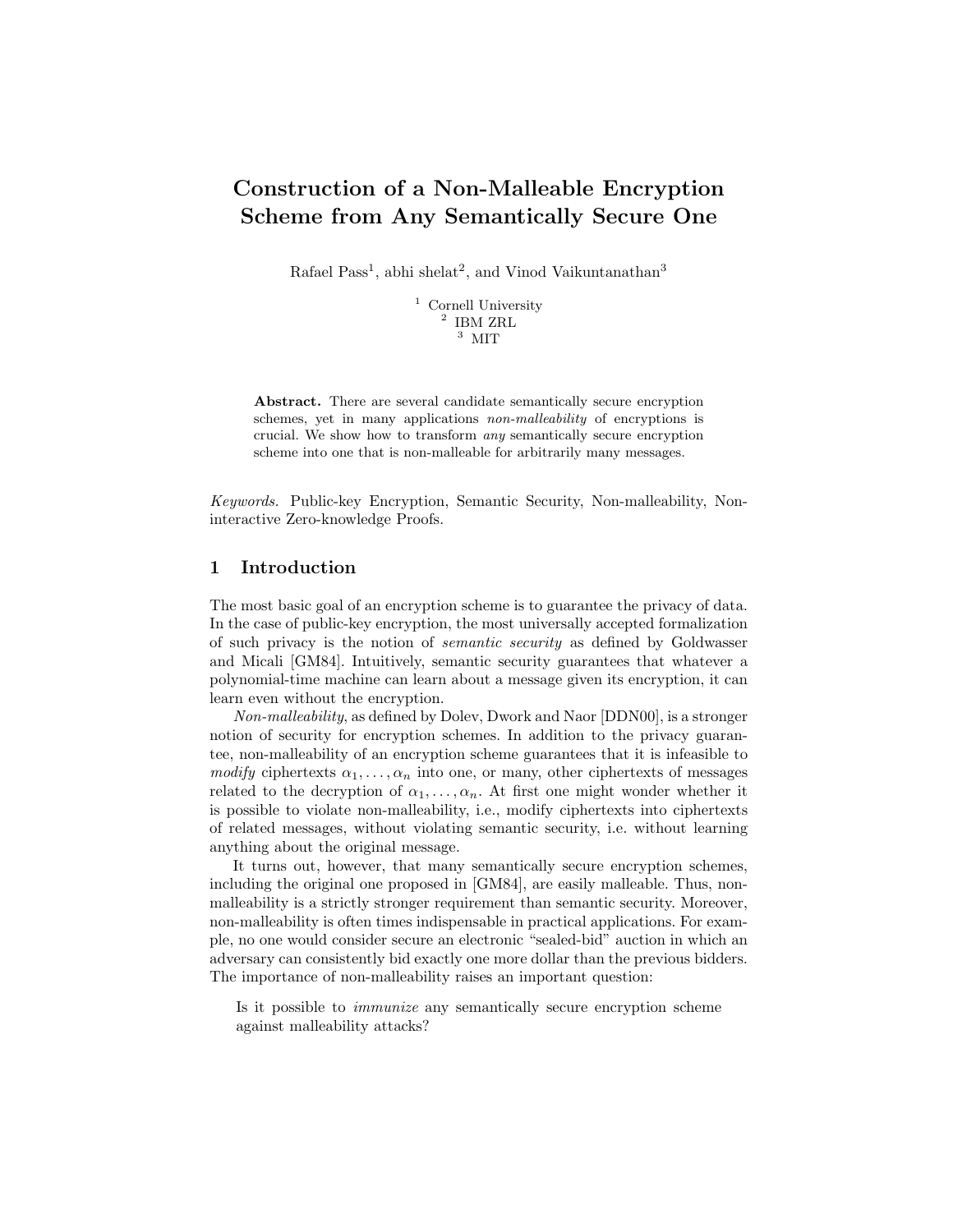The work of Dolev, Dwork and Naor partially answers this question affirmatively. They show how to perform such an immunization (for the even stronger chosen-ciphertext attack) assuming the existence of enhanced trapdoor permutations. Subsequently, several other constructions of non-malleable encryption schemes have been presented under various number-theoretic assumptions such as decisional Diffie-Hellman [CS98] and quadratic-residuosity [CS02]. Nevertheless, there exist some notable computational assumptions, such as computational Diffie-Hellman, and the worst-case hardness of various lattice-problems [AD97, Reg05], under which semantically secure encryption schemes exist, yet no nonmalleable encryption schemes are known.

Another partial answer comes from a single-message non-malleable encryption scheme based on any semantically secure scheme called DDNLite [Nao04, Dwo99]. By single-message, we mean that the DDNLite scheme is secure only when the adversary receives *one* ciphertext.<sup>4</sup> As was stated in [DDN00], manymessage security is a sine qua non of non-malleable encryption, and indeed the classic motivating examples for non-malleability (such as auctions) require it.

In this paper, our main result is to fully address the posed question. We show how to immunize any semantically secure encryption scheme into one that is non-malleable for any number of messages without any further computational assumptions.

Main Theorem 1 (Informal) Assume the existence of an encryption scheme that is semantically secure against chosen-plaintext attacks (CPA). Then there exists an encryption scheme that is many-message non-malleable against CPA.

As an additional contribution, we show that even in the case of single-message security, the previous definitions of non-malleability and also the DDN-Lite scheme allow a subtle class of malleability attacks. We address this issue by presenting a stronger definition of non-malleability and emphasize that our construction meets this stronger notion.

#### 1.1 Definitional Contributions

Our main conceptual contribution is to strengthen the definition of non-malleable encryption. Our definition has the advantage of being both technically simple and providing a natural explanation of non-malleability. In one sentence, our definition technically captures the following requirement:

"No matter what encryptions the adversary receives, the *decryption* of his output will be indistinguishable."

Recall the indistinguishability-based definition of secrecy: an adversary cannot distinguish between the ciphertexts of any two messages of his choosing. Another way of phrasing this definition is to say that no matter which encryption an adversary receives, his output will be indistinguishable.

 $4$  As pointed out by Genaro and Lindell [GL03], the DDNLite scheme is in fact malleable when the adversary receives multiple ciphertexts.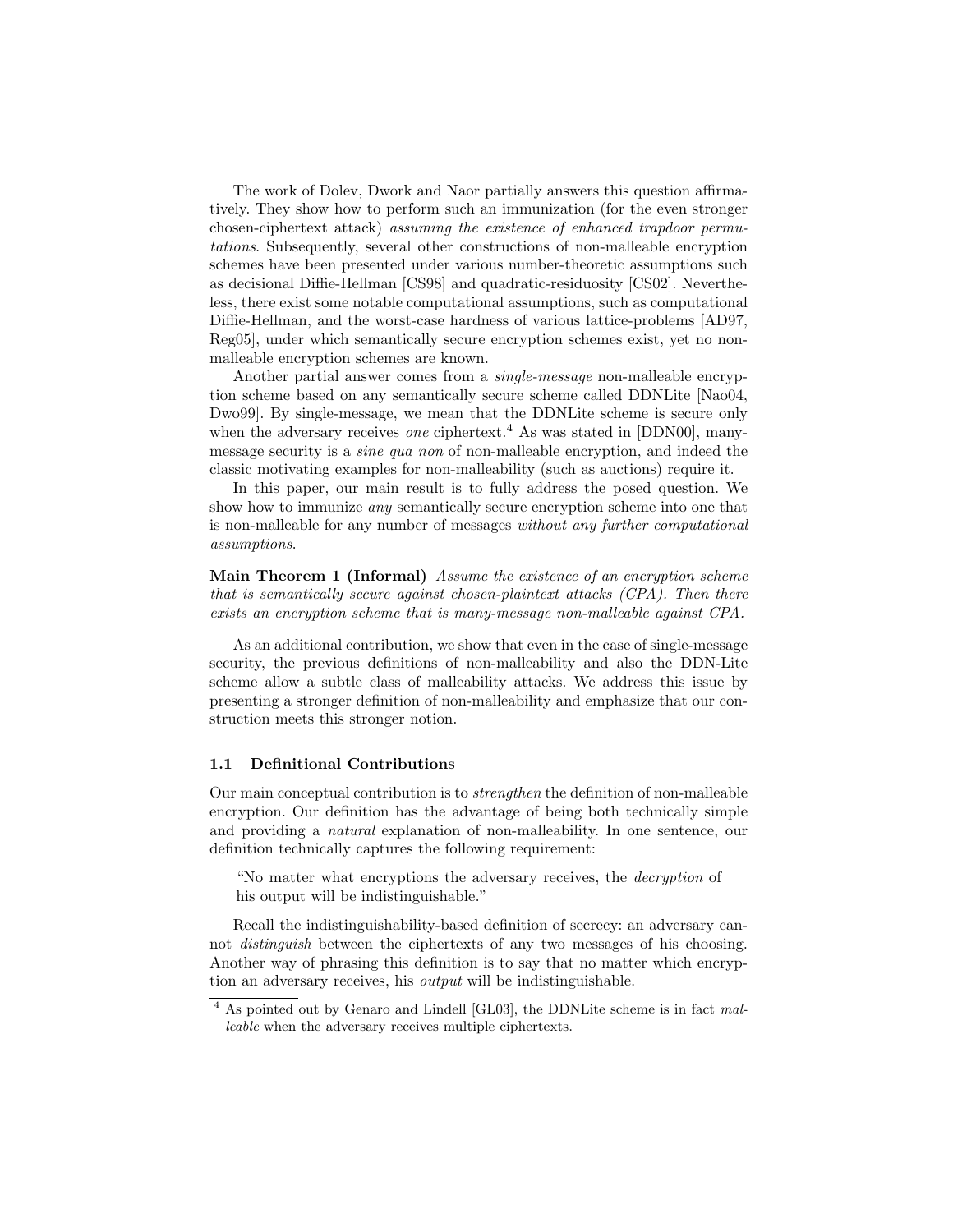By requiring the even the decryption of his output be indistinguishable, we capture the property that also the plaintexts corresponding to the ciphertexts output by the adversary are (computationally) independent of the messages he receives encryptions of.

Notice how in the context of auctions this requirement directly implies that an adversary's bid is independent of the previous one. In general, it naturally captures that an adversary cannot maul a given encryption into another one that is related—otherwise, the decryption of his output could be distinguished. Except for some simplifications, our definition is very similar to the formal description of IND-PA0 from [BS99]. However, there is some ambiguity regarding whether or not the IND-PA0 definition allows the adversary to succeed by outputting an invalid ciphertext.<sup>5</sup> As we discuss in the next section, this issue of invalid ciphertext can become a serious one.

The Problem of Invalid Ciphertexts Our definition highlights a subtle technical weakness in previous definitions of non-malleability relating to how one treats an adversary who produces invalid ciphertexts as part of its output.

In the original definition from [DDN00], and in subsequent equivalent definitions [BDPR98, BS99], an adversary who produces any invalid ciphertexts as part of its output is considered to have lost the non-malleability game.

The Devil is in the Details While seemingly harmless, this small detail unleashes a subtle but devastating class of attacks against encryption schemes which only meet the [DDN00] definition.

For example, consider a "quorum voting application" in which participants encrypt their vote, either yes or no, under the pollmaster's public key. The pollmaster decrypts all votes, counts those which decrypt to either yes or no as valid votes, ignores all others (e.g., discards the "hanging chads"), and announces whether (a) there was as a *quorum* of valid votes, and if so (b) whether the "yeahs" have a majority of the valid votes. (This voting process roughly resembles how voting works in shareholder meetings of a corporation or condo association meetings.)

Now suppose a "swing voter" Alice submits an encryption of her vote  $x$ , and Bob is able to produce a ciphertext for the vote no if  $x = NQ$  and  $\perp$  otherwise (in Appendix A, we show exactly such an attack against the DDNLite cryptosystem). In a tight election, such an attack enhances Bob's ability to cause the measure to fail since his vote is either no when the swing vote is no, or his vote undermines the legitimacy of the election by preventing the establishment of the necessary quorum. This attack is better than simply voting no, because a no vote by itself might be the one which establishes quorum and allows the measure to pass.

<sup>5</sup> Specifically, the formal IND-PA0 definition states one thing but the motivating discussion states another. It also appears that the main result in [BS99] is sensitive to this issue. We further discuss these issues in a forthcoming note.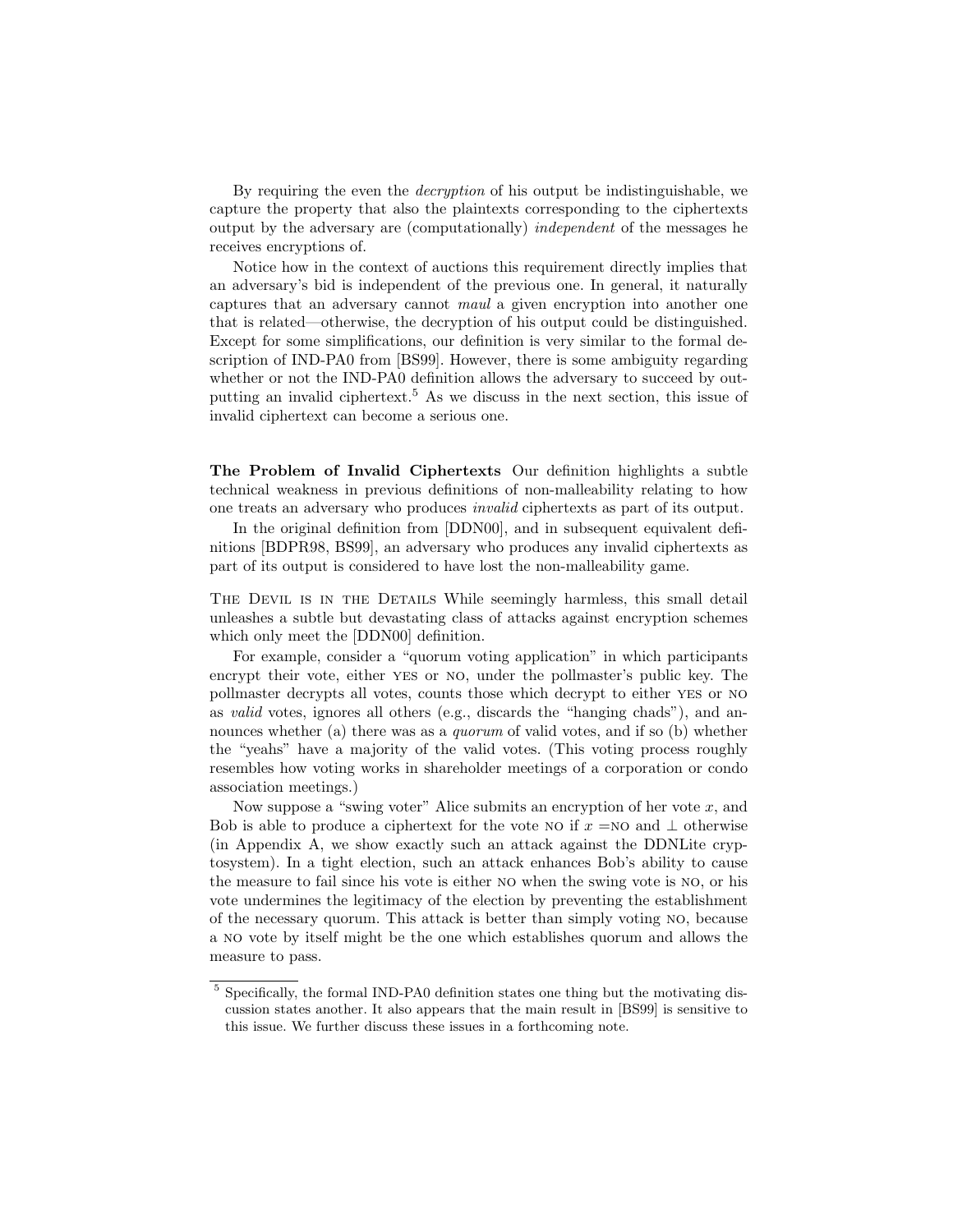Under the original definition, one can verify that Bob does not formally win the non-malleability game, and thus an encryption scheme which allows such an attack would still be considered non-malleable under CPA.<sup>6</sup>

MANY MESSAGES More interestingly, we also show that this small detail is the key factor which allows one to prove composability of the non-malleable encryption scheme, i.e., that a single-message secure scheme will also be non-malleable when the adversary receives many messages. Indeed, Gennaro and Lindell [GL03, p.17] point out that one-message non-malleability does not imply many-message nonmalleability under the [DDN00] definition. As mentioned above, this feature is very important in practice, since an adversary may receive several encryptions and we still want to guarantee non-malleability.

To understand the problem, many-message non-malleability is usually proven through a reduction of the following form: an adversary that can break the many-message non-malleability can be used to break the single-message nonmalleability. Such a proof requires a hybrid argument in which one feeds the adversary one of two specially-constructed distribution of ciphertexts, on which it is possible to distinguish the adversary's output. However, since the input to the adversary is hybrid, the adversary may produce invalid ciphertexts—and such may be the basis upon which the adversary's output is distinguishable. If, in the single-message definition, the experiment unconditionally outputs 0 if the adversary produces any invalid ciphertexts, then we do not even have the chance to use the distinguisher which breaks the many-message case to break the single-message one.

Many Keys There is one final issue which arises in practice. The adversary may receive encryptions under different public keys. Here too, we define a notion of non-malleability. Although this scenario is also usually handled by a standard hybrid argument, there are a few definitional issues to consider.

#### 1.2 Overview of our Construction

The immunization paradigm introduced by Dolev, Dwork and Naor is elegant and conceptually simple. To encrypt a message, one (a) generates several encryptions of the same message under independent public keys, (b) gives a noninteractive zero-knowledge proof that all resulting ciphertexts are encryptions of the same message, and (c) signs the entire bundle with a one-time signature.

Because one-time signatures can be constructed from one-way functions, only step (b) in the DDN construction requires an extra computational assumption namely the existence of trapdoor permutations. Indeed, non-interactive zeroknowledge proofs have been well-studied, and it remains a pressing open ques-

 $6$  A similar attack applies to the classic auction example presented in [DDN00]. Here, if Bob knows Alice's bid is in the range  $[x, y]$  and Bob can submit  $y - x$  bids, the same attack allows Bob to generate a set of bids such that exactly one bid matches Alice's bid and all the rest decrypt to invalid ciphertexts.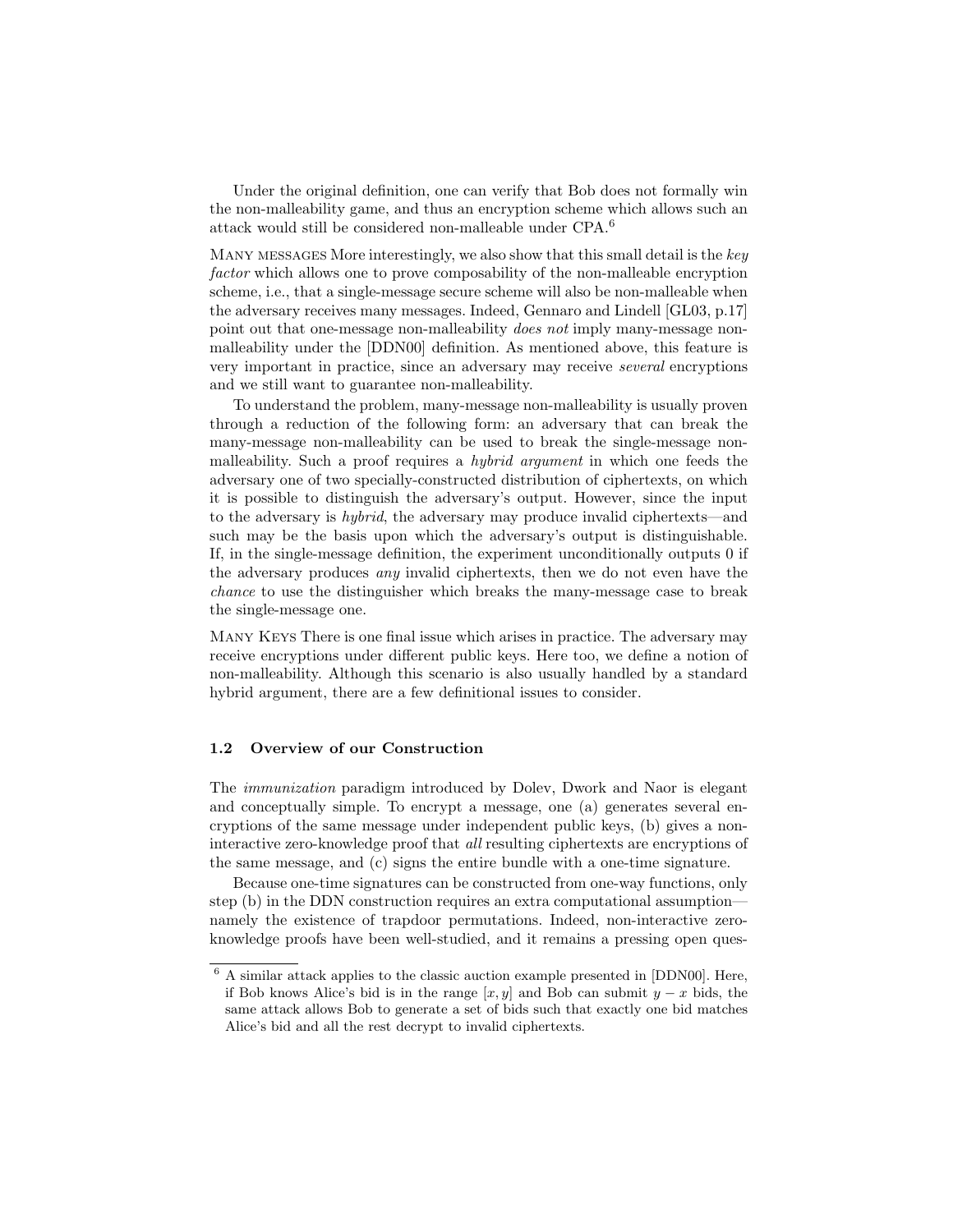tion whether they can be constructed without using trapdoor permutations or assumptions of comparable magnitude.<sup>7</sup>

In the context of non-malleable encryption, however, our main observation is that standard non-interactive zero-knowledge proofs are not necessary. Instead, we use *designated verifier* proofs in which only a verifier with some special secret information related to the common random string can verify the proof. (In contrast, standard non-interactive proofs can be verified by any third party with access to the proof and the common random string.) For example, the non-malleable encryption constructions of Cramer and Shoup [CS98, CS02] can be interpreted as using some form of designated verifier proofs based on specific number-theoretic assumptions. This was further generalized by Elkind and Sahai [ES02] through the notion of simulation-sound designated verifier NIZK proofs. Our main technical result is to show that

- † Plain designated verifier NIZK proofs are sufficient to obtain non-malleable encryption schemes, and
- †† Plain designated-verifier NIZK proofs can be constructed from any semantically secure encryption scheme.

The first of these results follows by an argument essentially similar to the one employed in [DDN00].

At a high-level, our approach to constructing a plain designated verifier NIZK proof is to crush a  $\Sigma$ -protocol for  $\mathcal{NP}$  (such as Blum's Hamiltonicity protocol [Blu86]) into a non-interactive proof with only the help of a semanticallysecure encryption scheme.

Towards CCA2 Security The main results in this paper relate to non-malleability under a chosen plaintext attack. In the stronger chosen ciphertext attack (of which there are two varieties, CCA1 and CCA2), the adversary also has access to a decryption oracle at various stages of the attack. A natural question is whether our same techniques can be used to immunize against a malleability attack in these stronger CCA attack models.

Unfortunately, when designated-verifier NIZK proofs are sequentially composed, it is possible for the verifier's secret information to leak. In particular, a malicious prover who can interactively submit proofs and learn whether they are accepted or not might be able to learn about the verifier's secret information. Because a CCA1 or CCA2 attack provides precisely such an opportunity, the soundness of the designated verifier proof system will no longer hold. Thus, our technique does not provide a method to achieve full CCA security.

Organization Our paper is organized into three sections. In §2, we present our new definition of non-malleable encryption. In §3, we define and construct designated verifier NIZK proof systems from any semantically-secure encryption scheme. Finally, in §4, we show that the DDN scheme when implemented with

<sup>7</sup> The work of [PS05] begins to address this question by presenting certain models of NIZK proofs that are either unconditional or only require one-way functions.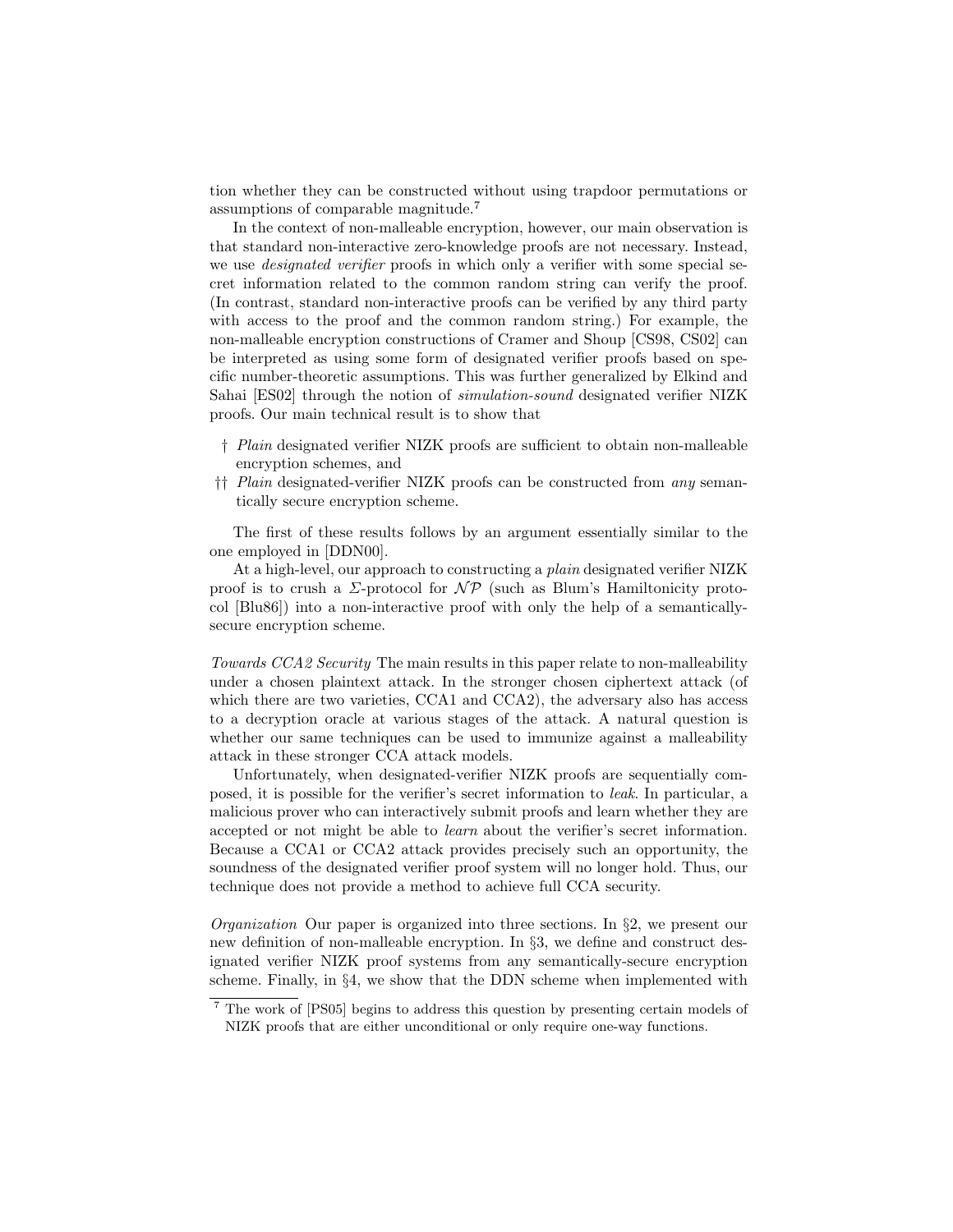designated verifier NIZK proofs is non-malleable with respect to our stronger definition from §2.

## 2 Definitions

Preliminaries. If A is a probabilistic polynomial time  $(p.p.t)$  algorithm that runs on input x,  $A(x)$  denotes the random variable corresponding to the output of A on input  $x$  and uniformly random coins. Sometimes, we want to make the randomness used by A explicit, in which case, we let  $A(x; r)$  denote the output of  $A$  on input  $x$  and random coins  $r$ . We denote computational indistinguishability [GM84] of ensembles A and B by  $A \stackrel{c}{\approx} B$ .

#### 2.1 Semantically Secure Encryption

Definition 1 (Encryption Scheme). A triple (Gen, Enc, Dec) is an encryption scheme, if Gen and Enc are p.p.t. algorithms and Dec is a deterministic polynomial-time algorithm which satisfies the following property:

**Perfect Correctness.** There exists a polynomial  $p(k)$  and a negligible function  $\mu(k)$  such that for every message m, and every random tape  $r_e$ ,

 $\Pr[r_g \stackrel{\text{\tiny{R}}}{\leftarrow} \{0,1\}^{p(k)} \, ; \, (\text{\tiny{PK}}, \text{\tiny{SK}}) \leftarrow \mathsf{Gen}(1^k; r_g); \, \, \mathsf{Dec}_{\text{\tiny{SK}}}(\mathsf{Enc}_{\text{\tiny{PK}}}(m; r_e)) \neq m] \leq \mu(k).$ 

Definition 2 (Indistinguishability of Encryptions). Let  $\Pi = (Gen, Enc, Dec)$ be an encryption scheme and let the random variable  $\mathsf{IND}_b(\Pi, A, k)$ , where  $b \in$  ${0, 1}$ , A is a p.p.t. algorithm and  $k \in \mathbb{N}$ , denote the result of the following probabilistic experiment:

 $IND_b(\Pi, A, k):$  $(PK, SK) \leftarrow Gen(1^k)$  $(m_0, m_1, \text{STATE}_A) \leftarrow A(\text{PK}) \ s.t. \ |m_0| = |m_1|$  $y \leftarrow$  Enc<sub>pk</sub> $(m_b)$  $D \leftarrow A_2(y, \text{STATE}_A)$ Output D

(Gen, Enc, Dec) is indistinguishable under a chosen-plaintext attack if  $\forall$  p.p.t. algorithms A the following two ensembles are computationally indistinguishable:

$$
\left\{\mathsf{IND}_0(\Pi, A, k)\right\}_{k\in\mathbb{N}} \stackrel{c}{\approx} \left\{\mathsf{IND}_1(\Pi, A, k)\right\}_{k\in\mathbb{N}}
$$

#### 2.2 Our Definition of Non-malleable Encryption

**Definition 3 (Non-Malleable Encryption).** Let  $\Pi = (Gen, Enc, Dec)$  be an encryption scheme and let the random variable  $NME_b(\Pi, A, k, \ell)$  where  $b \in$  $\{0,1\}, A = (A_1, A_2)$  and  $k, \ell \in \mathbb{N}$  denote the result of the following probabilistic experiment: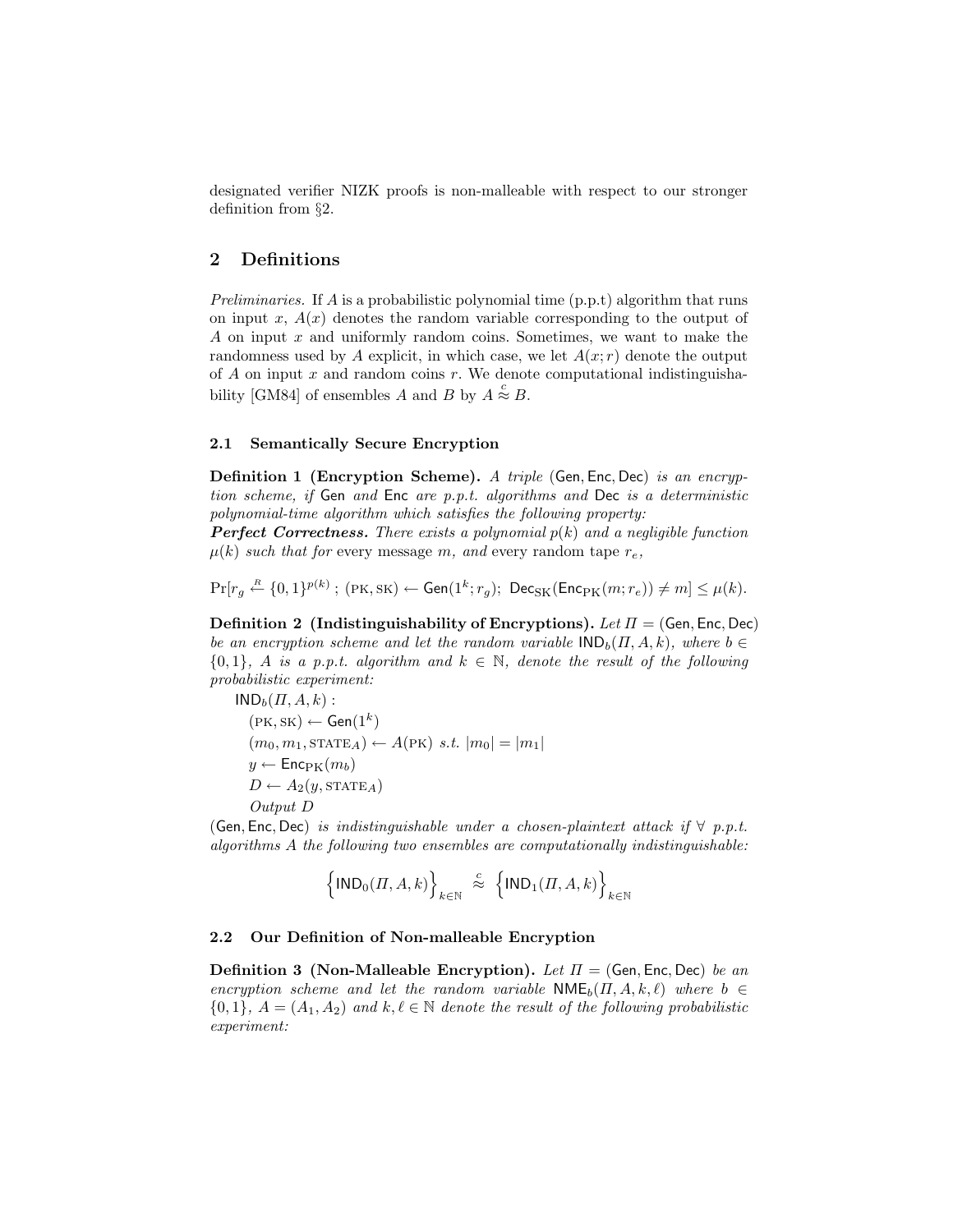$$
NMEb(II, A, k, l)
$$
:  
\n
$$
(PK, SK) \leftarrow Gen(1k)
$$
  
\n
$$
(m_0, m_1, STATE_A) \leftarrow A_1(PK) \ s.t. |m_0| = |m_1|
$$
  
\n
$$
y \leftarrow Enc_{PK}(m_b)
$$
  
\n
$$
(c_1, ..., c_\ell) \leftarrow A_2(y, STATE_A)
$$
  
\nOutput  $(d_1, ..., d_\ell)$  where  $d_i = \begin{cases} \quad \perp \ if \ c_i = y \\ \text{Dec}_{SK}(c_i) \ otherwise \end{cases}$ 

(Gen, Enc, Dec) is non-malleable under a chosen-plaintext attack if  $\forall p.p.t.$  algorithms  $A = (A_1, A_2)$  and for any polynomial  $p(k)$ , the following two ensembles are computationally indistinguishable:

$$
\Big\{\mathsf{NME}_0(\varPi, A, k, p(k))\Big\}_{k\in\mathbb{N}} ~\stackrel{c}{\approx}~ \Big\{\mathsf{NME}_1(\varPi, A, k, p(k))\Big\}_{k\in\mathbb{N}}
$$

Let us remark on the natural similarity of the above definition with the definition of indistinguishable security of an encryption scheme. Indeed, the first few lines of the experiment are exactly the same. In the last step, we add the requirement that the *decryptions* (modulo copying) of the output of  $A_2$  are indistinguishable in the two experiments. This captures the requirement that even the decryption of the adversary's output must be computationally independent of the values (even when if they are encrypted) received as inputs.

This definition both highlights the essence of non-malleability for encryption schemes and, similar to the original notion of indistinguishable security, provides the most technically convenient formalization to use in larger proofs.

Syntactic Differences with the IND-PA0 definition As we discussed in the Introduction, there is ambiguity as to how the IND-PA0 [BS99] definition treats invalid ciphertexts. Aside from this semantic difference, one can see that our definition is a simplification of IND-PA0. We simply eliminate the guess stage of the experiment.

#### 2.3 Many Message Non-malleability

Notice that Definition 3 only applies when the adversary  $A_2$  receives one encryption as an input. In practice, an adversary may receive several encryptions under many different public keys, and we would still like to guarantee non-malleability.

Definition 4 (Many Message Non-Malleability). Let  $\Pi = (Gen, Enc, Dec)$ be an encryption scheme and let the random variable  $mNM_b(\Pi, A, k, \ell)$  where  $b \in \{0,1\}, A = (A_1, A_2)$  and  $k, \ell, J \in \mathbb{N}$  denote the result of the following probabilistic experiment :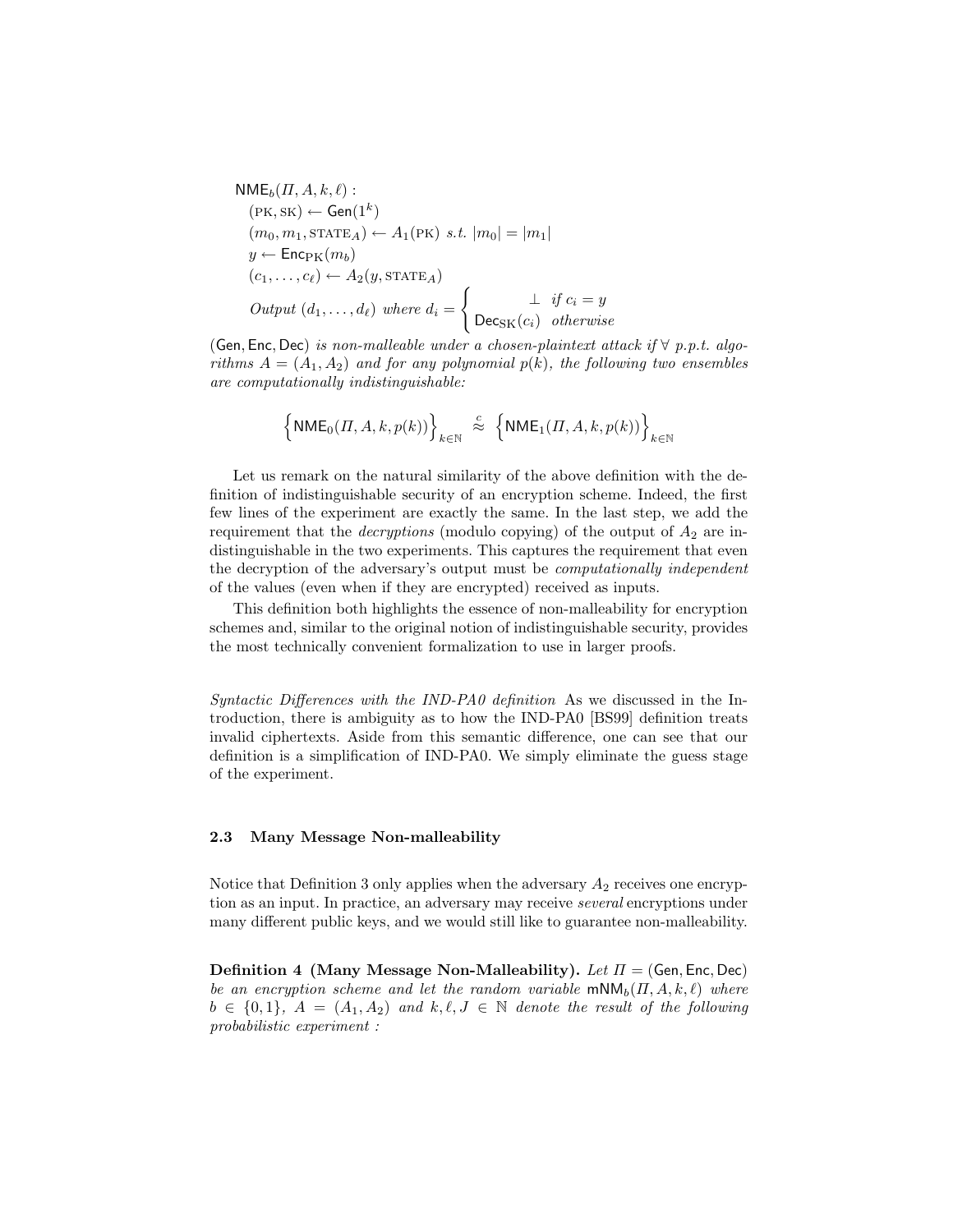$mNM_b(\Pi, A, k, \ell, J)$ :  $For i = 0, ..., J, (PK<sub>i</sub>, SK<sub>i</sub>) \leftarrow Gen(1<sup>k</sup>)$  $((m_1^0, m_1^1, t_1), \ldots, (m_\ell^0, m_\ell^1, t_\ell), \text{state}) \leftarrow A_1(\text{PK}_1, \ldots, \text{PK}_J) \ s.t. \ |m_i^0| = |m_i^1|$ For  $j = 0, \ldots, \ell$   $y_j \leftarrow \mathsf{Enc}_{\mathrm{PK}_{t_j}}(m_j^b)$  $((c_1, s_1), \ldots, (c_\ell, s_\ell)) \leftarrow A_2(y_1, \ldots, y_\ell, \text{STATE})$ Output  $(d_1, \ldots, d_\ell)$  where  $d_i =$  $\sqrt{ }$  $\int$  $\overline{a}$  $\perp$  if  $s_i \notin [1, J]$  $\perp$  if  $c_i = y_j$  and  $s_i = t_j, j \in [1, J]$  $\mathsf{Dec}_{\mathsf{SK}_{s_i}}(c_i)$  otherwise

We say that (Gen, Enc, Dec) is non-malleable under a chosen-plaintext attack if for all p.p.t. algorithms  $A = (A_1, A_2)$  and for all polynomials  $\ell(\cdot), J(\cdot)$ , the following two ensembles are computationally indistinguishable:

$$
\Big\{{\sf mNM}_0(\varPi,A,k,\ell(k),J(k))\Big\}_{k\in\mathbb{N}}\ \stackrel{c}{\approx}\ \Big\{{\sf mNM}_1(\varPi,A,k,\ell(k),J(k))\Big\}_{k\in\mathbb{N}}
$$

**Theorem 1.** An encryption scheme is non-malleable iff it is many message non-malleable.

Sketch: To prove the forward implication, we use an adversary  $(A_1, A_2)$  and a distinguisher D which breaks the many-message non-malleability of  $\Pi$  with advantage  $\eta$  to to break the non-malleability of  $\Pi$  with advantage  $\eta/\ell^2$ .

Define a new experiment  $mNM_{(b_1,...,b_\ell)}(II, A, k, \ell, J)$  indexed by an  $\ell$ -bit string  $(b_1, \ldots, b_\ell)$  which is the same as  $mNM_0(\Pi, A, k, \ell, J)$  except in the fifth line i  $\ell-i$ 

(change is underlined):  $y_j \leftarrow \text{Enc}_{PK_{t_j}}(m_j^{b_j})$ . Define  $B(i) = ($  $\overline{0, \ldots, 0},$  $\overline{1, \ldots, 1}$ and note that  $mNM_0 = mNM_{B(0)}$  and  $mNM_1 = mNM_{B(\ell)}$ . Because D distinguishes mNM<sub>0</sub> from mNM<sub>1</sub>, there exists some  $g^* \in [1, \ell]$  such that D distinguishes  $mNM_{B(g^*)}$  from  $mNM_{B(g^*+1)}$  with advantage  $\eta/\ell$ . This suggests the following adversary:  $A'_1$ (PK) guesses value  $g \in [1, \ell]$ , generates  $J - 1$  public keys (PK<sub>i</sub>, SK<sub>i</sub>), and feeds  $(PK_1, \ldots, PK_{g-1}, PK, PK_{g+1}, \ldots, PK_J)$  to  $A_1$  to get a vector of triples  $((m_1^0, m_1^1, t_1), \ldots, (m_\ell^0, m_\ell^1, t_\ell))$ . Finally, A' outputs  $(m_g^0, m_g^1)$  as its challenge pair and outputs state information with  $g$ , all public keys, etc.

Adversary  $A'_2(y, \text{STATE}'),$  on input an encryption y, simulates the replaced line 5 of experiment  $mNM_{B(g)}$  with the exception that it uses y for the gth encryption:  $y_q \leftarrow y$ . It then feeds vector **y** to  $A_2$  to produce  $((c_1, s_1), \ldots, (c_{\ell}, s_{\ell}))$ .  $A'_2$  must produce ciphertexts only for PK, and can do so by simply decrypting and re-encrypting<sup>8</sup> appropriately. The rest of the argument concludes by conditioning on the event that  $g = g^*$  $\Box$ 

One can see here the importance of removing the invalid ciphertext restriction for the hybrid argument to work. Because the reduction feeds a hybrid distribution to  $A_2$ ,  $A_2$  may produce invalid ciphertexts, and these  $\perp$  values may form

<sup>&</sup>lt;sup>8</sup> There is one technicality concerning how  $A'_2$  can form invalid ciphertexts; we defer it to the full version.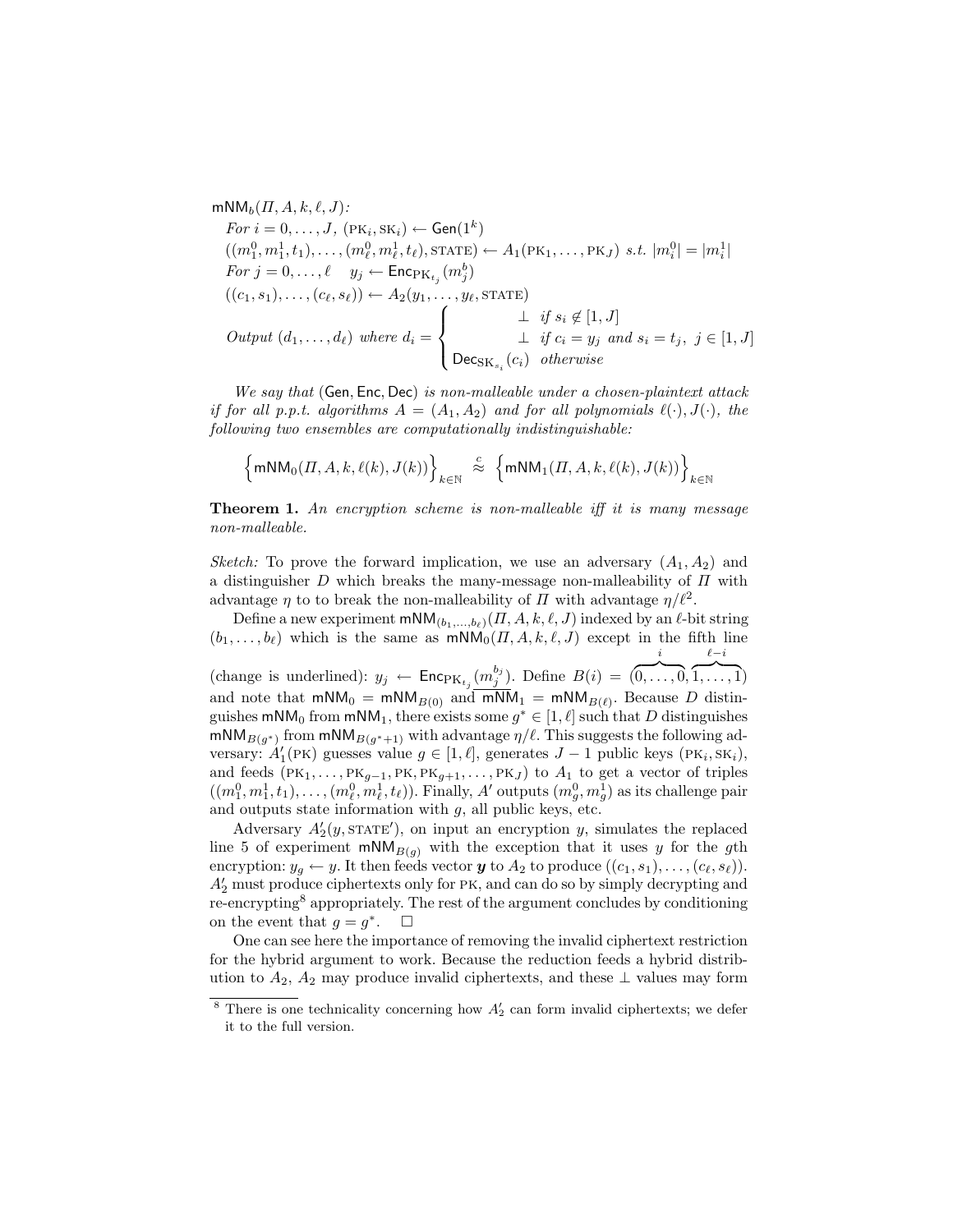the basis for distinguishability in the NME experiments. If one simply forces the single-message experiment to return 0 when invalid ciphertexts are produced, then the value of both experiments  $(b = 0, 1)$  will be 0 and the weaker definition will thus be met even though there might still be a distinguisher which could have distinguished the output of  $A'_2$ .

### 3 Designated Verifier NIZK

In this section, we define and construct a designated verifier NIZK proof system. The overall approach to our construction is to *crush* a 3-round  $\Sigma$  protocol into a one-round proof by having the prover encrypt all possible third-round responses to the verifier's challenge. Because we use a  $\Sigma$ -protocol in which the verifier's challenge is a single bit, this approach is feasible and results in short proofs. The notable benefit of this approach is that our only complexity assumption is the existence of a semantically-secure encryption scheme.

#### 3.1 Defining Designated Verifier NIZK Proof Systems

In the designated verifier model, a non-interactive proof system has an associated polynomial-time sampleable distribution  $\mathcal D$  over binary strings of the form (PP, SP). During a setup phase, a trusted party samples from  $D$ , publishes PP and privately hands the Verifier sp. The Prover and Verifier then use their respective values during the proof phase.

This definition is very similar to the definition of NIZK proofs in the secret parameter model (as in [PS05]). The difference between the secret parameter model and the designated verifier model is that in the former case, the prover might be given some *secret information*, whereas this is strictly not the case in the latter. Also note that in the standard notion of NIZK proofs, the common random (resp. reference) string model can be derived as special cases of this definition by setting  $SP$  to the empty string.

Definition 5 (Designated Verifier NIZK Proof System). A triple of algorithms,  $(D, P, V)$ , is called a designated verifier non-interactive zero-knowledge proof system for an  $\mathcal{NP}$ -language L with witness relation  $R_L$ , if the algorithms  $D$  and P are probabilistic polynomial-time, the algorithm V is deterministic polynomial-time and there exists a negligible function  $\mu$  such that the following three conditions hold:

– COMPLETENESS: For every  $(x, w) \in R_L$ 

$$
\Pr\Big[\big(\text{PP}, \text{SP}\big) \leftarrow \mathcal{D}(1^{|x|}); \ \pi \leftarrow P(\text{PP}, x, w) \ : \ V(\text{PP}, \text{SP}, x, \pi) = 1\Big] \ge 1 - \mu(|x|)
$$

 $-$  soundness: For every prover algorithm  $B$ 

$$
\Pr\left[\begin{array}{c}(\text{PP}, \text{SP}) \leftarrow \mathcal{D}(1^{|x|}) \, ; \, (x', \pi') \leftarrow B(\text{PP}) \; : \; x' \notin L \quad and \\ V(\text{PP}, \text{SP}, x', \pi') = 1 \end{array}\right] \leq \mu(|x|)
$$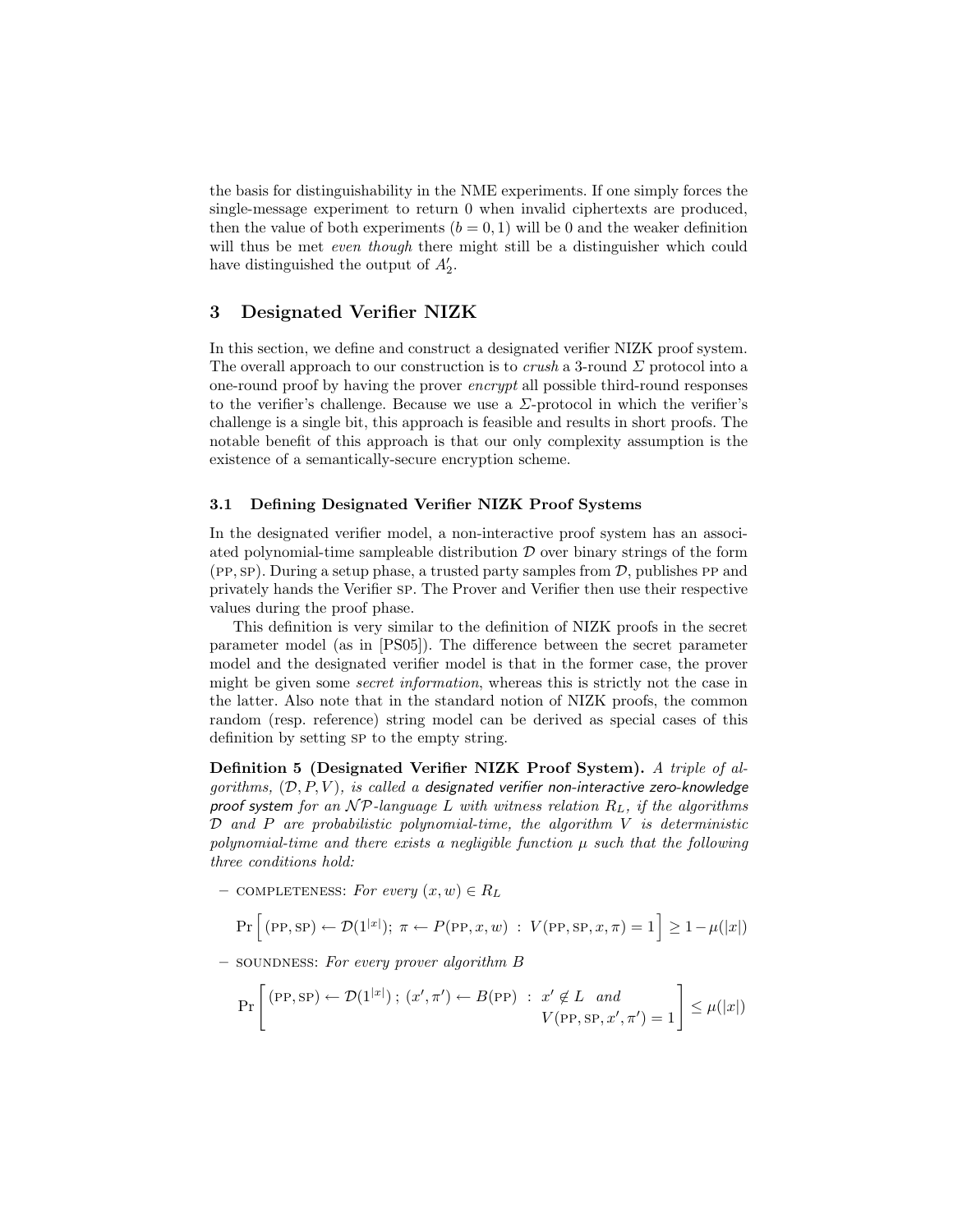$-$  ADAPTIVE ZERO-KNOWLEDGE: For every p.p.t. theorem chooser  $A$ , there exists a p.p.t. simulator  $S = (S_1, S_2)$  such that the outputs of the following experiments are indistinguishable.

 $ZK_A(k)$  $ZK_A^S(k)$  $(\text{PP}, \text{SP}) \leftarrow \mathcal{D}(1^k)$ )  $(\text{PP}', \text{SP}', \text{STATE}) \leftarrow S_1(1^k)$  $(x, w, \text{STATE}_A) \leftarrow A(\text{PP})$  $(x, w, \text{STATE}_A) \leftarrow A(\text{PP}')$  $\pi \leftarrow P(\text{PP}, x, w)$  $\mathcal{O}' \leftarrow S_2(\text{PP}', \text{SP}', x, \text{STATE})$ If  $(x, w) \notin R_L$ , output ⊥ If  $(x, w) \notin R_L$ , output ⊥ Else output  $(\text{PP}, \text{SP}, x, \pi, \text{STATE}_A)$  $, SP', x, \pi', \text{STATE}_A)$ 

Note that the Verifier  $V$  is a deterministic machine. This extra restriction is only used to simplify the exposition of our constructions.

#### 3.2 Constructions

Before giving a high-level view of our protocol, let us briefly recall the structure of a 3-round honest-verifier zero-knowledge proof of knowledge for NP, also referred to as a  $\Sigma$ -protocol [CDS94].

 $\Sigma$ -protocols A  $\Sigma$ -protocol consists of four algorithms  $P_1, V_1, P_2, V_2$ . On input, a statement x and a witness w, the first algorithm  $P_1(x, w)$  produces a pair  $(a, s)$ which represent a "commitment" and related state information. The Prover then sends a to the Verifier. The verifier runs  $V_1(x, a)$  to produce a random challenge b and sends b to the Prover. The prover runs  $P_2(s, b)$  to produce a response  $c_b$ and sends it to the Verifier. Finally, the verifier runs  $V_2(x, a, b, c_b)$  to determine whether to accept the proof. An example of such a protocol is Blum's Hamiltonicity protocol. The properties of  $\Sigma$ -protocols, namely completeness, special soundness, and special honest-verifier zero-knowledge, are presented in [CDS94].

Construction summary. In our construction, the prover receives  $k$  pairs of public encryption keys as the public parameter. The verifier receives the same  $k$  pairs, and also receives a secret parameter consisting of the secret key for exactly one key in each pair. A proof consists of  $k$  triples. To generate the *i*th triple of a proof, the prover runs the *Σ*-protocol prover algorithm on  $(x, w)$  using both 0 and 1 as the verifier's challenge to produce a triple  $(a_i, c_{0,i}, c_{1,i})$ . The prover encrypts this triple as  $(a_i, \text{Enc}_{PK_{0,i}}(c_{0,i}), \text{Enc}_{PK_{1,i}}(c_{1,i}))$ . (We note that Camenisch and Damgård use a similar idea in [CD00] to construct an interactive verifiable encryption scheme. The roots of this idea begin to appear much earlier in [KMO89].)

To verify the proof, V considers each triple  $(a_i, \alpha_{0,i}, \alpha_{1,i})$  and decrypts either the second or third component using the secret key given in sp. He then runs the Σ-protocol verifier on  $(a_i, f_i, \text{Dec}(\alpha_{f_i,i}))$ , and accepts if all k triples are accepting proofs.

There is one additional detail to consider. The Σ-protocol for Blum Hamiltonicity requires a commitment scheme. Normally, a one-round commitment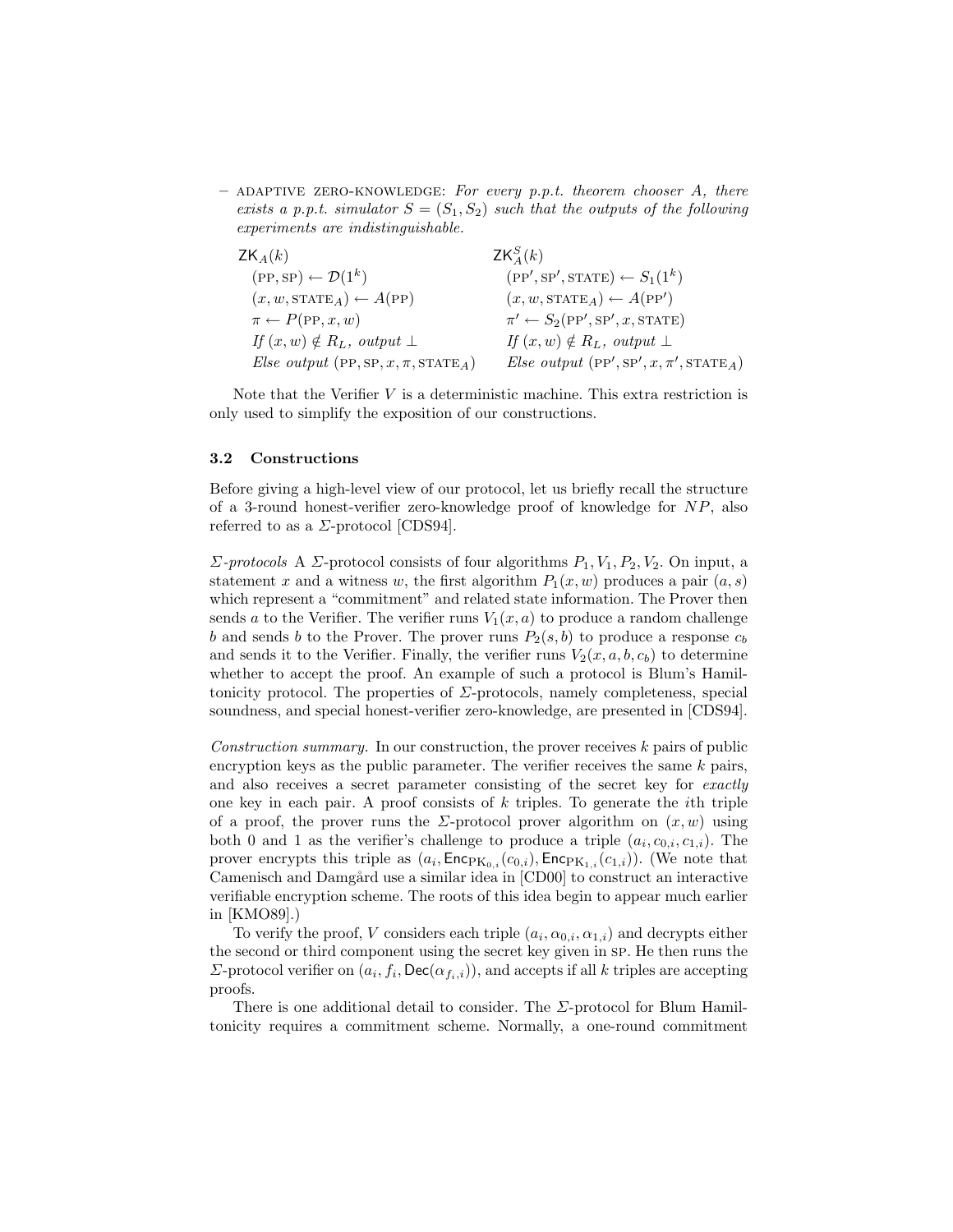scheme requires trapdoor permutations. To get around this problem, we use a two-round commitment scheme (such as Naor [Nao91]) which can be constructed from one-way functions, which are in turn implied by the semantically-secure encryption scheme. The first round message of the commitment scheme is placed in the public parameter.

**Theorem 2.** Assume there exists a semantically secure encryption scheme. Then there exists a designated verifier NIZK proof system for any language  $L \in \mathcal{NP}$ .

**Sampling Algorithm**  $\mathcal{D}(1^k)$ . For  $i = 1, ..., k$  and  $b = 0, 1$ , run Gen $(1^k)$  2k times with independent random coins, to get  $k$  key-pairs  $(\text{PK}_i^b, \text{SK}_i^b)$ . For  $i =$  $1, \ldots, k$ , flip coin  $f_i \stackrel{R}{\leftarrow} \{0, 1\}$ . Generate the receiver message  $\sigma$  for a two-round commitment scheme. Let  $PP_{dv} \stackrel{\text{def}}{=} [(\text{PK}_i^0, \text{PK}_i^1, \sigma)]_{i=1}^k$  and  $\text{SP}_{dv} \stackrel{\text{def}}{=} [f_i, \text{SK}_i^{f_i}]_{i=1}^k$ . Output  $(\text{PP}_{dv}, \text{SP}_{dv})$ . **Prover**  $P(\text{PP}_{dv}, x, w)$ . For  $i = 0, \ldots, k$ , generate triples as follows:  $(a_i, s_i) \leftarrow P_1(x, w)$ 

 $c_{b,i} \leftarrow P_2(s,b)$  for both  $b=0,1$  $\alpha_{b,i} \leftarrow \mathsf{Enc}_{\mathrm{PK}_{b,i}}(c_{b,i})$  for  $b = 0, 1$ .

and output  $\pi \stackrel{\text{def}}{=} [(a_i, \alpha_{0,i}, \alpha_{1,i})]_{i=1}^k$ .

Verifier  $V(\text{PP}_{dv}, \text{SP}_{dv}, x, \pi)$ . Parse  $\pi$  into k triples of the form  $(a_i, \alpha_{0,i}, \alpha_{1,i})$ . For  $i = 1, \ldots, k$ , compute  $m_i \stackrel{\text{def}}{=} \text{Dec}_{SK_i^f i}(\alpha_{f_i,i})$  and run the verifier  $V_2(a_i, f_i, m_i)$ . If all k proofs are accepted, output ACCEPT, else output REJECT.

Fig. 1. DESIGNATED VERIFIER NIZK PROTOCOL

The proof that the scheme in Fig. 1 is a designated verifier NIZK proof system is standard and omitted for lack of space.

## 4 Constructing a Non-malleable Encryption Scheme

In this section, we construct an encryption scheme that is non-malleable under CPA attacks. Our construction is exactly the DDN construction [DDN00] in which the standard NIZK proof is replaced with a designated-verifier NIZK proof. By the results from the previous section, our construction only relies on the assumption of the existence of a semantically secure encryption scheme.

Theorem 3 (Main Theorem, restated). Assume there exists an encryption scheme that is semantically-secure under a CPA attack. Then, there exists an encryption scheme that is non-malleable for many messages under a CPA attack.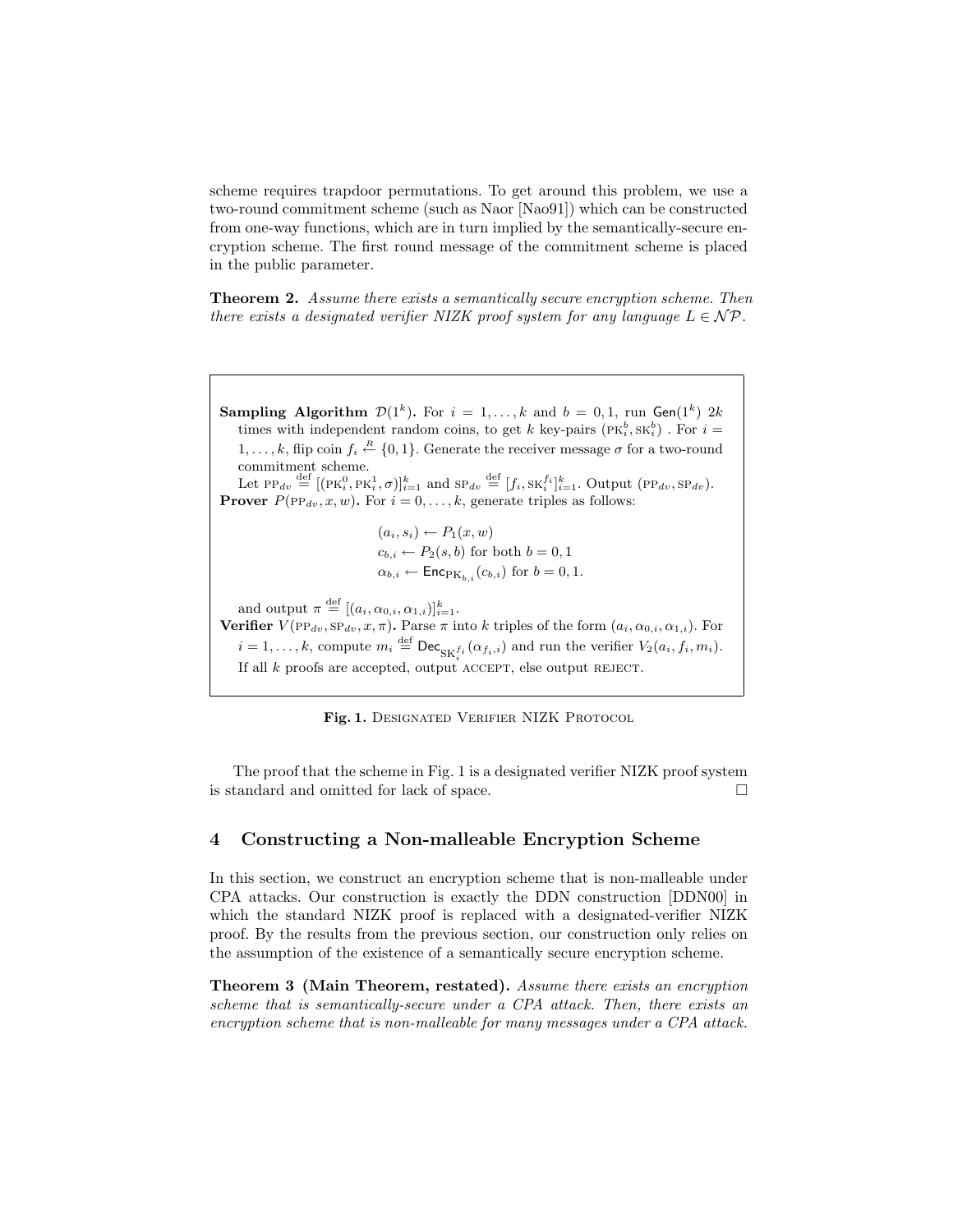Proof. (of Theorem 3) Let (Gen, Enc, Dec) be any semantically secure encryption scheme. Let (GenSig, Sign, Ver) be any existentially unforgeable *strong* one-time signature scheme.<sup>9</sup> Without loss of generality, assume that GenSig produces verification keys of length  $k$ .<sup>10</sup> Define the  $\mathcal{NP}$ -language L as follows:

$$
[(c_1, \ldots, c_k), (p_1, \ldots, p_k)] \in L \text{ if and only if}
$$
  

$$
\exists [m, (r_1, \ldots, r_n)] \text{ such that } c_i = \text{Enc}_{p_i}(m; r_i) \text{ for } i = 1, \ldots, n.
$$

In words, the language L contains pairs consisting of a k-tuple of ciphertexts and a k-tuple of public keys such that the ciphertexts are encryptions of the same message m under the k public keys.

Let  $(D, P, V)$  be a designated verifier NIZK proof system for L. We show that the encryption scheme  $\Pi = (NMGen, NMEnc, NMDec)$  defined in Figure 4 is a non-malleable encryption scheme. The proof has two parts.

Just as in [DDN00], we define an encryption scheme  $E' = (Gen', Enc', Dec')$ in which one simply encrypts a message  $k$  times with  $k$  independently chosen public keys, and we show that  $E'$  is a semantically secure encryption scheme under the assumption that (Gen, Enc, Dec) is one. This is done in Lemma 1.

Then in Lemma 2, we show that  $\Pi$  is a non-malleable encryption scheme if  $E'$  is a semantically secure encryption scheme. The proof is concluded by noting that both designated verifier NIZK proofs and strong one-time signatures can be constructed given any semantically secure encryption scheme (The former is true by virtue of Theorem 2. The latter follows by combining the observation that encryption implies one-way functions, Rompel's result showing that one-way functions imply universal one-way hash functions [Rom90], and the result that universal one-way hash functions imply strong one-time signature schemes  $[Gold4, Lam79]$ .

The definition of the encryption scheme  $E' = (\mathsf{Gen}', \mathsf{Enc}', \mathsf{Dec}')$  below and the proof of Lemma 1 are exactly as in DDN, reproduced below for the sake of completeness.

- Gen'(1<sup>k</sup>): For  $i = 1, ..., k$ , run (PK<sub>i</sub>, SK<sub>i</sub>)  $\leftarrow$  Gen(1<sup>k</sup>) with independent random coins. Set PK  $\stackrel{\text{def}}{=}$   $(PK_1, \ldots, PK_k)$  and SK  $\stackrel{\text{def}}{=}$   $(SK_1, \ldots, SK_k)$ .
- $\mathsf{Enc}_{PK}(m)$ : Output  $[\mathsf{Enc}_{PK_1}(m;r_1), \ldots, \mathsf{Enc}_{PK_k}(m;r_k)].$
- $-$  Dec<sub>SK</sub>([c<sub>1</sub>, c<sub>2</sub>, ..., c<sub>k</sub>]): Compute  $m'_i = \text{Dec}_{SK_i}(c_i)$ . If all the  $m'_i$  are not equal, output  $\perp$ , else output  $m'_1$ .

**Lemma 1.** If (Gen, Enc, Dec) is semantically secure, then  $(\mathsf{Gen}', \mathsf{Enc}', \mathsf{Dec}')$  is semantically secure.

*Proof.* Via a standard hybrid argument. Omitted for space.  $\Box$ 

<sup>9</sup> A strong signature is one in which, given a signature  $\sigma$  of a message m, it is infeasible to produce a message m' and a valid signature  $\sigma'$  of m', such that  $(\sigma, m) \neq (\sigma', m')$ . i.e, it is infeasible also to produce a different signature for the same message.

<sup>&</sup>lt;sup>10</sup> This is without loss of generality since we can set  $k$  to be an upperbound on the length of verification keys that GenSig produces.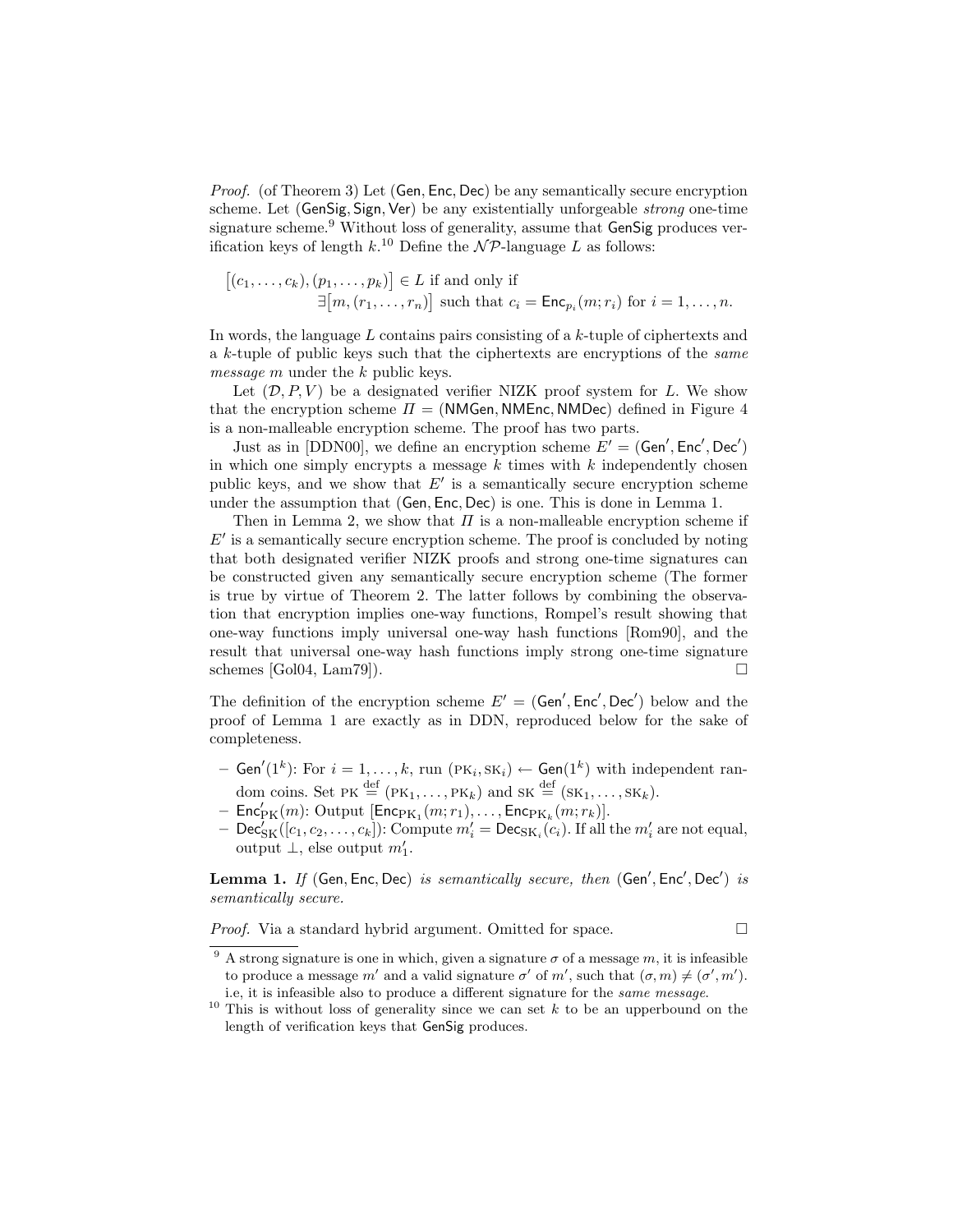$\mathsf{NMGen}(1^k)$  :

1. For  $i \in [1, k], b \in \{0, 1\}$ , run  $Gen(1^k)$  to generate key-pairs  $(PK_i^b, SK_i^b)$ . 2. Run  $\mathcal{D}(1^k)$  to generate (PP, SP).

Set PK  $\stackrel{\text{def}}{=} \left\{ (\langle \text{PK}_i^0, \text{PK}_i^1 \rangle_{i=1}^k, \text{PP} \right\}$  and  $\text{SK} \stackrel{\text{def}}{=} \left\{ (\langle \text{SK}_i^0, \text{SK}_i^1 \rangle_{i=1}^k, \text{SP} \right\}$ .

 $N$ MEnc $p_K(m)$ :

- 1. Run the signature algorithm  $\mathsf{GenSig}(1^k)$  to generate (SKSIG, VKSIG). Let  $(v_1, \ldots, v_k)$  be the binary representation of VKSIG.
- 2. Compute the ciphertexts  $c_i \leftarrow \mathsf{Enc}_{\mathsf{PK}^{v_i}}(m)$ . Let  $\mathbf{c} \stackrel{\text{def}}{=} (c_1, c_2, \dots, c_k)$ .
- 3. Run the designated verifier NIZK Prover to generate a proof  $\pi$  that  $[(c_1, \ldots, c_k), (\text{PK}_1^{v_1}, \ldots, \text{PK}_k^{v_k})] \in L.$
- 4. Compute the signature  $\sigma \leftarrow$  Sign<sub>SKSIG</sub>( $\langle c, \pi \rangle$ ).

Output the tuple  $[c, \pi, \text{VKSIG}, \sigma]$ .

 $\vert$ NMDec $_{\rm SK}(c)$  :

- 1. Verify the signature with  $\text{Ver}_{VKSIG}[\langle c, \pi \rangle, \sigma]$ ; output ⊥ upon failure.
- 2. Verify the proof with  $V(\text{PP}, \text{SP}, (\mathbf{c}, \text{PK}), \pi)$ ; output  $\perp$  upon failure.
- 3. Let VKSIG =  $(v_1, \ldots, v_k)$ . Compute  $m_1 = \text{Dec}_{SK_1^{v_i}}(c_1)$  and output the result.

Fig. 2. The Non-malleable Encryption Scheme Π

**Lemma 2.** If  $E' = (Gen', Enc', Dec')$  is a semantically secure encryption scheme, then  $\Pi$  is a non-malleable encryption scheme.

*Proof.* To prove that  $\Pi$  is a non-malleable encryption scheme, we need to show that for any p.p.t. adversary A and for all polynomials  $p(k)$ ,

$$
\Big\{\mathsf{NME}_0(\varPi, A, k, p(k))\Big\}_{k\in\mathbb{N}} ~\stackrel{c}{\approx}~ \Big\{\mathsf{NME}_1(\varPi, A, k, p(k))\Big\}_{k\in\mathbb{N}}
$$

We show this by a hybrid argument. Consider the following experiments:

Experiment  $\mathsf{NME}_b^{(1)}(II, A, k, p(k))$  – Using a Simulated NIZK Proof: proceeds exactly like  $NME<sub>b</sub>$  except that the simulator for the designated verifier NIZK proof system is used to generate the public parameters and to compute the challenge ciphertext (as opposed to generating an honest proof by running the prover algorithm P). Let  $S = (S_1, S_2)$  denote the simulator guaranteed by the adaptive zero-knowledge of  $(D, P, V)$ . More formally,  $\mathsf{NME}_b^{(1)}$  proceeds exactly like  $NME_b$  except for the following differences:

- 1. The encryption key (pk, sk) is generated by (1) honestly running the keygeneration algorithm Gen to generate the  $2k$  encryption keys  $(\text{PK}_i^b, \text{SK}_i^b), \underline{but}$ (2) running the simulator  $S_1(1^k)$  to generate the key-pair (PP, SP) for the designated verifier NIZK (instead of running  $\mathcal{D}(1^k)$  as in NMGen).
- 2. Generate k encryptions of  $m_b$  (just as in Steps 1 and 2 of NMEnc). But, instead of using the designated verifier prover, generate a "simulated proof"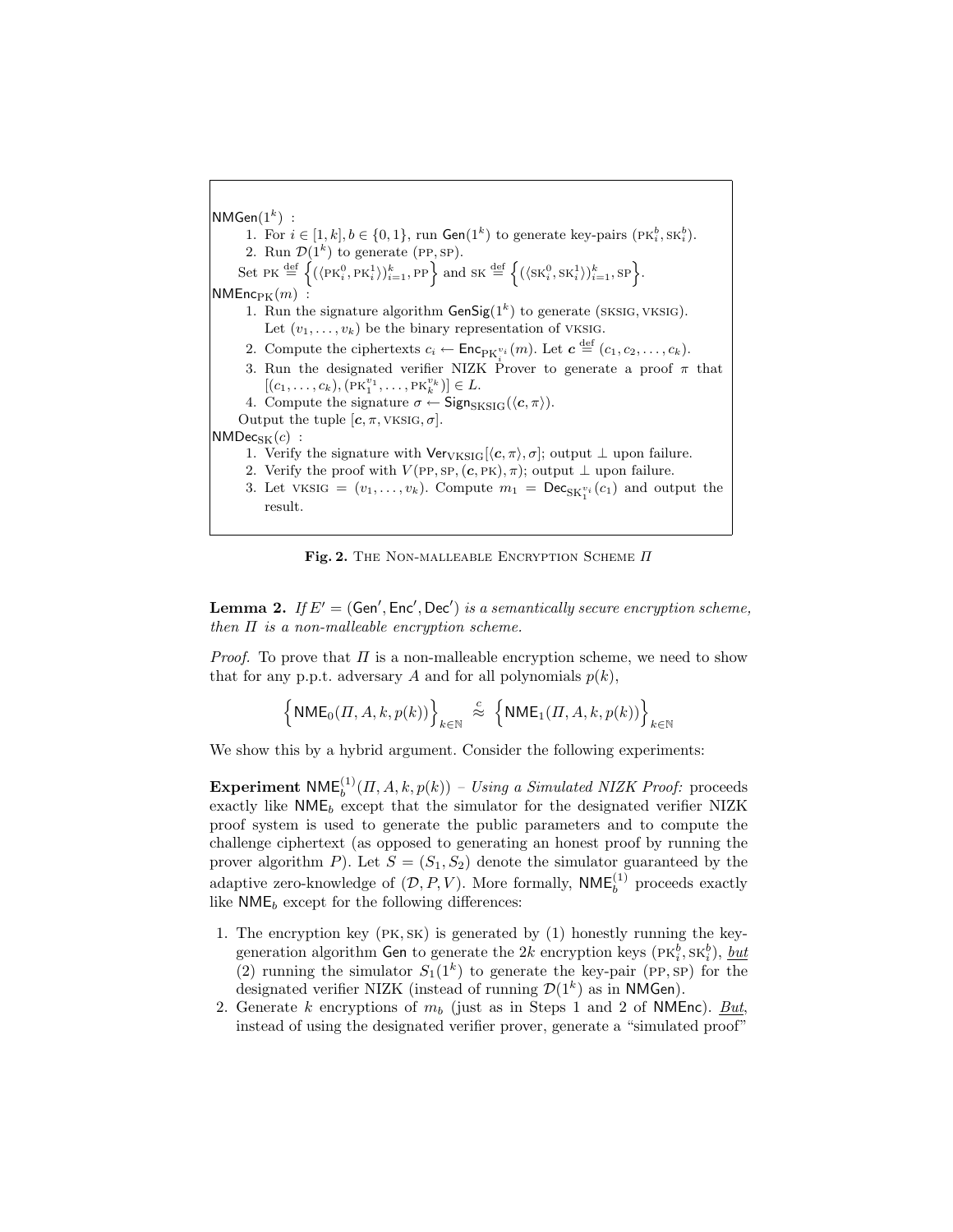by running  $S_2$ . (Note that  $S_2$  does not use the witness—namely,  $m_b$  and the randomness used for encryption—in order to generate the simulated proof).

Experiment  $\mathsf{NME}_b^{(2)}(II, A, k, p(k))$  – Semantic Security of E': proceeds exactly like  $\mathsf{NME}_b^{(1)}$  except for the following differences:

- 1. Run Gen' to get two sets of public keys  $PK = {PK<sub>i</sub>}<sub>i=1</sub><sup>k</sup>$  and  $PK' =$  $\{PK'_{i}\}_{i=1}^{k}$ , along with the corresponding secret-keys  $SK = \{SK_{i}\}_{i=1}^{k}$  and  $SK' = {SK'_{i}}_{i=1}^{k}$ . Generate a verification key and signing key for the signature scheme (VKSIG<sup>\*</sup>, SKSIG<sup>\*</sup>). Construct a public-key for  $\Pi$  as follows: Let  $v_i$  be the  $i^{th}$  bit of VKSIG<sup>\*</sup>. Set  $PK_i^{v_i} = PK_i$ ,  $SK_i^{v_i} = \bot$ ,  $PK_i^{1-v_i} = PK_i'$  and  $\text{SK}_i^{1-v_i} = \text{SK}_i'$ . (NME<sub>b</sub><sup>(2)</sup> will use the secret-keys corresponding to each PK<sub>i</sub>, but not  $PK_i$ , later in the experiment).
- 2. After receiving the tuple  $(\psi_1, \ldots, \psi_\ell)$  of ciphertexts from  $A_2$ , decrypt each  $\psi_j = [\mathbf{c}_j, \pi_j, \text{VKSIG}_j, \sigma_j]$  as follows: If the signature  $\sigma_j$  in  $\psi_j$  does not verify, output ⊥. If  $VKSIG_j = VKSIG^*$ , output ⊥. If the NIZK proof  $\pi_j$  fails verification, output  $\perp$ . Else, decrypt one of the components of  $\psi_i$ , for which the secret-key is known (such a component is guaranteed to exist, since  $VKSIG_j \neq VKSIG^*$  and output the result.

We now show that these experiments are indistinguishable. The following claim follows from the adaptive zero-knowledge property of the NIZK system.

$$
\textbf{Claim 1 }\left\{\textsf{NME}_b(\Pi, A, k, p(k))\right\}_{k \in \mathbb{N}} \overset{c}{\approx} \left\{\textsf{NME}_b^{(1)}(\Pi, A, k, p(k))\right\}_{k \in \mathbb{N}}
$$

Proof. Assume, for contradiction, that there exists a p.p.t. algorithm D which distinguishes  $\mathsf{NME}_b(\Pi, A, k, p(k))$  from  $\mathsf{NME}_b^{(1)}(\Pi, A, k, p(k))$ . Then, we construct a theorem-chooser  $A_{z\mathbf{k}}$  and a ZK distinguisher  $D_{z\mathbf{k}}$  that violate the adaptive zero-knowledge of the proof system  $(D, P, V)$  for the language L. That is,  $D_{z\mathsf{k}}$  distinguishes between the experiments  $Z\mathsf{K}_{A_{z\mathsf{k}}}$  and  $Z\mathsf{K}_{A_{z\mathsf{k}}}^S$ , where S is the zero-knowledge simulator.

On input PP, the theorem-chooser  $A_{\mathsf{zk}}$  works as follows:

- 1. Run Gen(1<sup>k</sup>) 2k times, to generate 2k key-pairs  $(\text{PK}_i^b, \text{SK}_i^b)_{i \in [k], b \in \{0,1\}}$ . Run the adversary  $A_1$  on input  $[(PK_i^b)_{i\in[k],b\in\{0,1\}}, PP]$ .  $A_1$  returns a pair of plaintexts  $m_0$  and  $m_1$  and a string STATE.
- 2. Produce the challenge ciphertext  $c$  as follows:
	- Generate a key-pair (sksig, vksig) for the signature scheme.
	- Pick a random  $b \in \{0, 1\}$ , and for  $1 \leq i \leq k$ , let  $c_i \leftarrow \mathsf{Enc}_{\mathrm{PK}_i^{v_i}}(m_b; r_i)$ , where  $r_i$  is the randomness used for encryption. Let **c** denote  $(c_1, c_2, \ldots, c_k)$  and PK denote  $(\text{PK}_1^{v_1}, \ldots, \text{PK}_k^{v_k})$ , and **r** denote  $(r_1, r_2, \ldots, r_k)$ .
- 3. Let  $\mathbf{x} = (\mathbf{c}, \mathbf{p})$  and  $\mathbf{w} = (m_b, r)$ . Output the theorem-witness pair  $(\mathbf{x}, \mathbf{w})$ . Also output the contents of the work-tape as  $STATE_A$ .

The ZK distinguisher  $D_{\mathbf{z}k}$ , on input (PP, SP), the theorem  $(c, PK)$ , the proof  $\pi$ and the state  $STATE_A$ , does the following: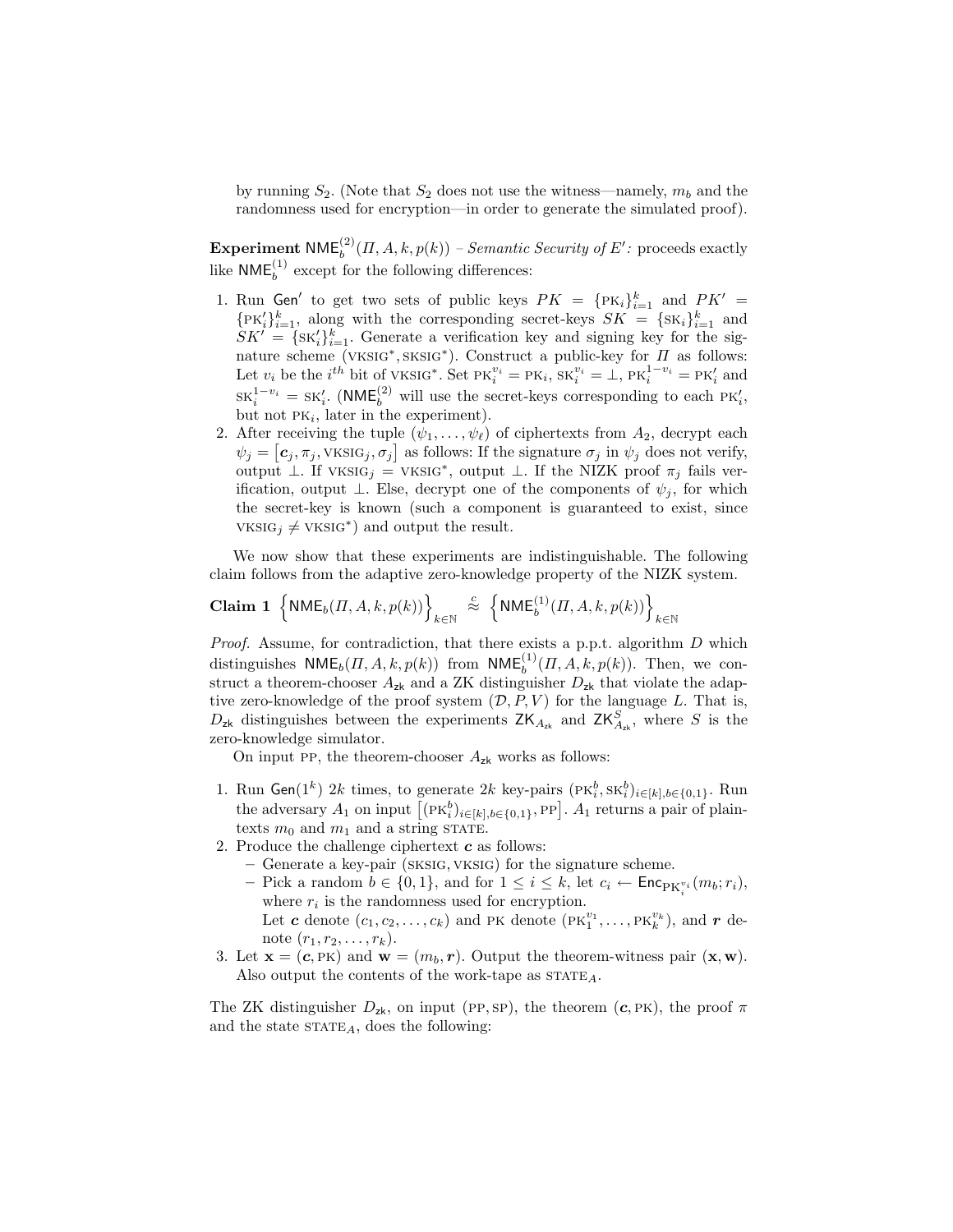- 1. Run  $A_2$  on input the ciphertext  $[c, \pi, VKSIG, Sign_{SKSIG}(\langle c, \pi \rangle)]$  to produce a sequence of ciphertexts  $(\psi_1, \psi_2, \dots, \psi_{p(k)})$ . Run the decryption algorithm  $\mathsf{Dec}_{SK}(\psi_i)$  on each of these ciphertexts to get plaintexts  $(\mu_1, \mu_2, \ldots, \mu_{p(k)})$ .
- 2. Run distinguisher D on the sequence of plaintexts  $(\mu_1, \mu_2, \ldots, \mu_{p(k)})$  and output whatever D outputs.

The experiment  $ZK_{A_{rk}}$  (that is, when  $D_{zk}$  is given as input the real proof), perfectly simulates the experiment  $\mathsf{NME}_b(\Pi, A, k, p(k))$ , whereas the experiment  $ZK_{A_{2k}}^S$  (that is, when  $D_{2k}$  is run with a simulated proof) perfectly simulates  $NME<sub>b</sub><sup>(1)</sup>(\Pi, A, k, p(k))$ . If the outputs of D in the experiments are different, then  $D_{\mathbf{z}k}$  distinguishes between a real proof and a simulated proof, contradicting the adaptive zero-knowledge of the NIZK proof system  $(D, P, V)$ .

Next, we show that experiments  $\mathsf{NME}_0^{(1)}(\dots)$  and  $\mathsf{NME}_0^{(2)}(\dots)$  are statistically indistinguishable. To this end, we define three events, badNIZK(Expt), badSig(Expt) and badKey(Expt), corresponding to the experiment Expt. We show that the experiments  $NME_b^{(1)}$  and  $NME_b^{(2)}$  are *identical*, under the assumption that the events badNIZK, badSig and badKey never happen in these experiments. Then, we show that the bad events happen with negligible probability in both the experiments. Taken together, these two statements let us conclude that  $\mathsf{NME}_b^{(1)}$ and  $\text{NME}_{b}^{(2)}$  are statistically indistinguishable. Details follow.

$$
\textbf{Claim 2 } \left\{ \textsf{NME}_{0}^{(1)}(\Pi,A,k,p(k)) \right\}_{k \in \mathbb{N}} \overset{s}{\approx} \left\{ \textsf{NME}_{0}^{(2)}(\Pi,A,k,p(k)) \right\}_{k \in \mathbb{N}}
$$

Proof. Define the event badNIZK(Expt), to capture the event that the adversary A violates the soundness of the NIZK proof system in experiment Expt (i.e, the adversary produces an accepting proof of a false statement). More precisely, let  $(\psi_1, \psi_2, \ldots, \psi_{p(k)})$  denote the tuple of ciphertexts that  $A_2$  returns in the experiment Expt. Let badNIZK(Expt) denote the following event: In experiment Expt, there exists an index j such that the NIZK proof in  $\psi_j$  is accepted by the verifier V, but all the k ciphertexts that are part of  $\psi_j$  do not decrypt to the same value (in other words,  $\psi_j$  contains an *accepting* proof of a *false* statement).

In the subclaims below, we show that  $\texttt{badNIZK}(\textsf{NME}_b^{(j)})$  happens only with negligible probability.

 $SubClaim.$  For  $b \in \{0,1\}$ ,  $Pr[badNIZK(NME<sub>b</sub>)] = negl(k)$ 

Proof. Suppose, for contradiction, that this is not true. That is, there is a polynomial  $q(k)$  such that Pr[badNIZK(NME<sub>b</sub>)]  $\geq \frac{1}{q(k)}$ . Then, we construct a machine  $A_s$  that violates the soundness of the proof system  $(D, P, V)$  with probability at least  $\frac{1}{p(k)q(k)}$ . On input a public parameter PP,  $A_s$  works as follows:

1. Simulate the experiment  $NME_b$  using PP, until  $A_2$  outputs  $p(k)$  ciphertexts. Note that  $A_s$  does not need to know the secret parameter sp to perform these steps. This is because by the definition of  $\mathsf{NME}_b$ , SP is used only after A<sup>2</sup> outputs the ciphertexts.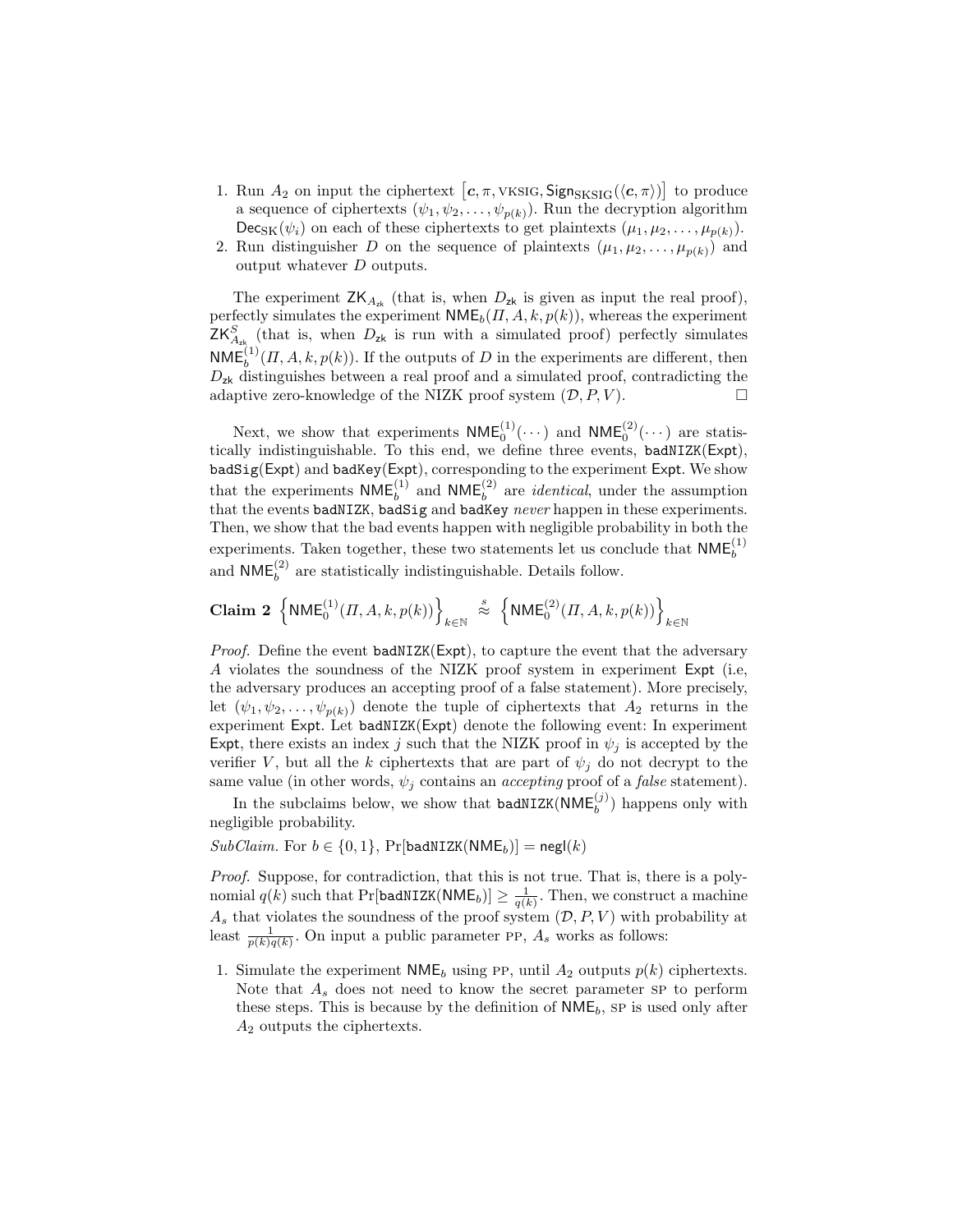2.  $A_s$  picks one of the ciphertexts at random, say  $\left[c, \pi, VKSIG, \sigma\right]$  and outputs the pair  $(c, \pi)$ .

The probability that  $A_s$  outputs a false statement and an accepting proof pair is, by our assumption, at least  $\frac{1}{p(k)q(k)}$ , which is a contradiction to the soundness of  $(D, P, V)$ .

 $\textit{SubClaim.} \;\; \text{For} \;\; b \;\; \in \; \{0,1\}, \;\; \text{Pr}[\texttt{badNIZK}(\textsf{NME}_b^{(1)})] \;\; = \;\; \text{Pr}[\texttt{badNIZK}(\textsf{NME}_b^{(2)})] \;\; =$  $negl(k)$ .

*Proof.* We start by noting that  $Pr[\text{badMIZK}(\text{NME}_b^{(1)})] = Pr[\text{badMIZK}(\text{NME}_b^{(2)})]$ . This follows because the adversary's view in experiments  $\mathsf{NME}_b^{(1)}$  and  $\mathsf{NME}_b^{(2)}$ are identical until the point when the adversary  $A_2$  outputs the ciphertexts. We proceed to show that for  $b \in \{0, 1\}$ , Pr[badNIZK(NME<sub>b</sub><sup>(1)</sup>)] is negligible in k. This is shown by an argument similar to the one used in the proof of Claim 1. Assume, for contradiction, that  $Pr[\text{badNIZK}(\textsf{NME}_b^{(1)})]$  is non-negligible. Then, we construct a pair of machines  $(A_{\mathbf{z}k}, D_{\mathbf{z}k})$  that violate the adaptive zero-knowledge of the proof system  $(D, P, V)$ .

On input a public parameter PP for the NIZK proof system,  $A_{\mathsf{zk}}$  and  $D_{\mathsf{zk}}$ work exactly as in the proof of Claim 1, except that in Step 3, when  $A_2$  returns a sequence of ciphertexts  $(\psi_1, \ldots, \psi_{p(k)})$ ,  $D_{\mathbf{z}k}$  looks for a ciphertext  $\psi_i$  such that not all the components of  $\psi_i$  decrypt to the same message, and the NIZK proof in  $\psi_i$  is accepting. If there exists such an i, then  $D_{\mathsf{zk}}$  returns "Fail" and otherwise returns "OK".

Note that by definition, when  $D_{z_k}$  receives a real proof, it outputs "Fail" with probability  $Pr[badNIZK(NME<sub>b</sub>)]$ . On the other hand, when run on a simulated proof, it outputs "Fail" with probability  $\Pr[\mathtt{badNIZK}(\mathsf{NME}_b^{(1)})]$ . However, in Step 1a, we showed that the former probability is negligible. If the latter probability is non-negligible, then  $D_{z<sub>k</sub>}$  distinguishes between a simulated proof and a real proof, contradicting the adaptive zero-knowledge property of the proof system  $(D, P, V)$ .

Let  $\psi_i = [\mathbf{c}_i, \pi_i, \text{VKSIG}_i, \sigma_i]$  denote the  $i^{th}$  ciphertext returned by  $A_2$ . Define bad $\text{Sig}(\textsf{NME}^{(\texttt{j})}_\texttt{b})$  to be the event that, in experiment  $\textsf{NME}^{(\texttt{j})}_b(\varPi, A, k, p(k)),$  there exists an index i such that  $VKSIG_i = VKSIG$  and  $Ver(VKSIG_i, c_i, \pi_i) = ACCEPT$ . Since the signature scheme is (strongly) existentially unforgeable, it follows that, for  $b \in \{0,1\}$  and  $j \in \{1,2\}$ ,  $\Pr[\mathtt{badSig}(\mathsf{NME}_b^{(j)})] = \mathsf{negl}(k)$ .

Let badKey( $\mathsf{NME}_b^{(j)}$ ) denote the event that for one of the public keys, say  $\hat{\text{pk}}$ , generated in the experiment  $NME_b^{(j)}$ , there exists a pair of messages  $m, m'$  and random coins  $r, r'$  such that  $m \neq m'$  and  $\text{Enc}(\hat{pk}, m, r) = \text{Enc}(\hat{pk}, m', r')$ . Since the encryption scheme used is perfectly correct, by the union bound, we have  $\Pr[\mathtt{badKey}(\mathsf{NME}_b^{(j)})] = \mathsf{negl}(k).$ 

Let  $\text{fail}_b(\cdot)$  denote the event badNIZK( $\cdot$ )  $\vee$  badSig( $\cdot$ )  $\vee$  badKey( $\cdot$ ). It follows, by a union bound, that  $\Pr[\mathtt{fail}_b(\mathsf{NME}_b^{(j)})] = \mathsf{negl}(k)$ , for  $j \in \{1,2\}$ .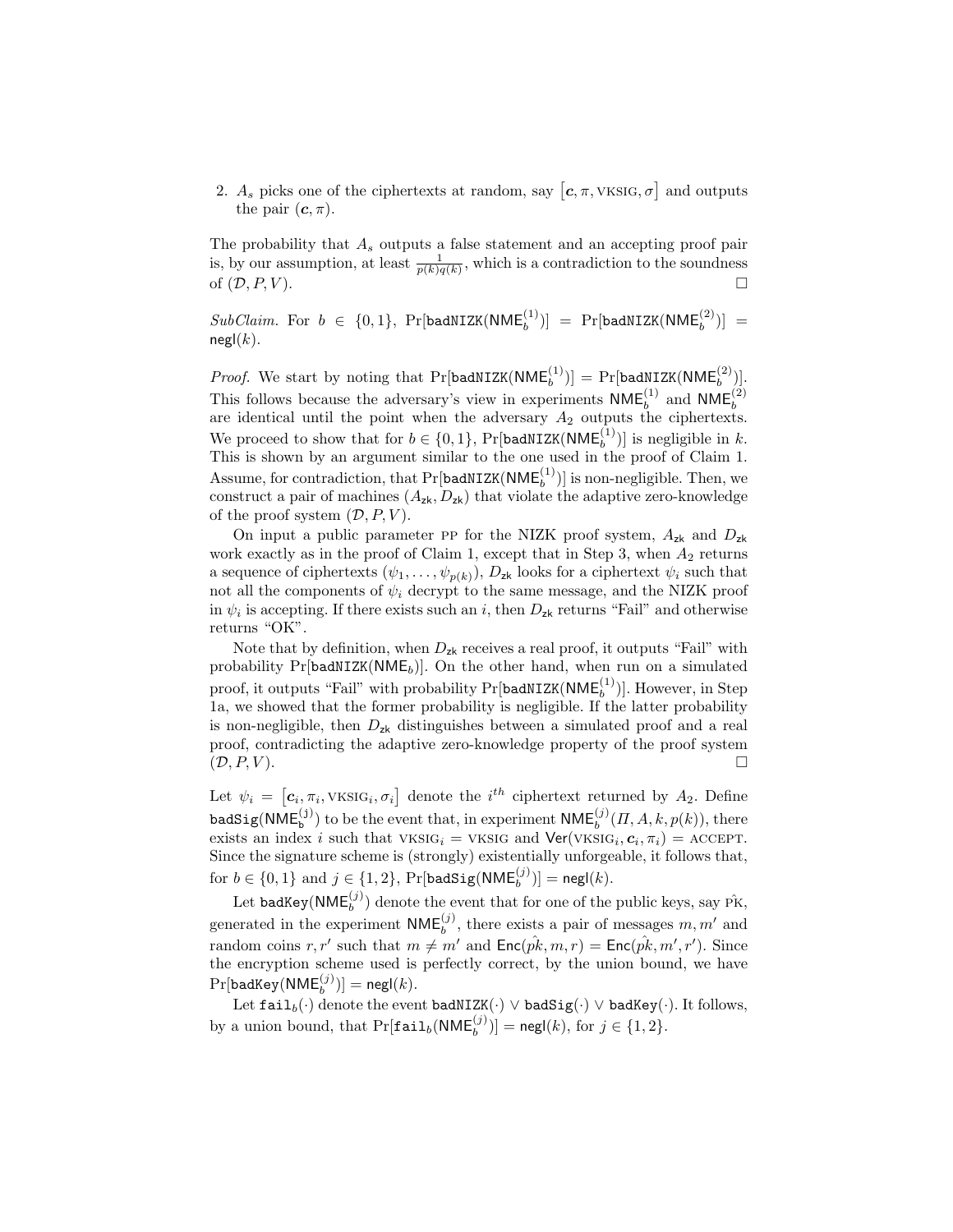We show that conditioned on the event  $\texttt{fail}_b(\textsf{NME}_b^{(j)})$  (for  $j \in \{1,2\}$ ) not happening,  $NME_b^{(1)}$  and  $NME_b^{(2)}$  are identical. Note that the view of A in both the experiments is (syntactically) the same. Since  $\texttt{badSig}(\textsf{NME}_b^{(j)})$  does not happen, A uses a different verification key in all the ciphertexts  $\psi_i$  it returns. This means that  $\text{NME}_{b}^{(j)}$  can decrypt at least *one* of the components of each  $\psi_i$ , using a secret-key it knows, to get a message  $m_i$ . Since badNIZK( $\mathsf{NME}_b^{(j)}$ ) does not happen,  $m_i$  must be the message that is encrypted in all the other components of  $\psi_i$ too. Thus,  $\psi_i$  is a *valid* encryption of  $m_i$ . Also, since badKey(NME $_b^{(j)}$ ) does not happen,  $m_i$  is the *unique* such message. Thus the tuple of messages returned in both  $\text{NME}_b^{(1)}$  and  $\text{NME}_b^{(2)}$  are exactly the same, and thus the outputs of  $\text{NME}_b^{(1)}$  and  $\text{NME}_b^{(2)}$  are identical.

Combining the above with the fact that the events  $\text{fail}_b(\cdot)$  occur with a negligible probability, we have  $\mathsf{NME}_b^{(1)}(H, A, k, p(k)) \stackrel{s}{\approx} \mathsf{NME}_b^{(2)}(H, A, k, p(k)).$ 

**Claim 3** For every p.p.t. machine A, there exists a p.p.t. machine B such that for  $b \in \{0, 1\}$ ,

$$
\left\{\mathsf{NME}_b^{(2)}(\varPi, A, k, p(k))\right\}_{k\in\mathbb{N}} \equiv \left.\left\{\mathsf{IND}_b(E', B, k)\right\}_{k\in\mathbb{N}}
$$

*Proof.* The machine  $B$  is constructed as follows.  $B$  simply simulates the experiment NME<sup>(2)</sup>, except that instead of generating PK by itself, it uses PK =  $\{PK_i\}_{i=1}^k$  received from the outside. Let  $(m_0, m_1)$  be the pair of messages the adversary  $A_1$  returns. B then outputs  $(m_0, m_1)$  and receives a challenge ciphertext  $c_b$  from the outside. B performs the same operations as the experiment  $NME_b^{(2)}$ to generate the challenge ciphertext  $C_b$  for  $A_2$ . Finally,  $A_2$  returns a sequence of ciphertexts  $(\psi_1, \psi_2, \dots, \psi_{p(k)})$ . B decrypts these ciphertexts just as in NME<sub>b</sub><sup>(2)</sup> and outputs the plaintexts. (Note that  $NME_b^{(2)}$  uses only SK' and not SK in order to decrypt the messages).

It is easy to see that B simulates the experiment  $\mathsf{NME}_b^{(2)}$  perfectly using the public-keys and ciphertexts received from the outside, and thus

$$
\left\{\text{NME}_{b}^{(2)}(\Pi, A, k, p(k))\right\}_{k \in \mathbb{N}} \equiv \left\{\text{IND}_{b}(E', B, k)\right\}_{k \in \mathbb{N}}
$$

To conclude the proof, we combine the last three claims to conclude that for every p.p.t. adversary  $A$ , there is a p.p.t. adversary  $B$  such that

$$
\begin{aligned} \mathsf{NME}_b(\Pi, A, k, p(k)) &\stackrel{c}{\approx} \mathsf{NME}_b^{(1)}(\Pi, A, k, p(k)) \stackrel{s}{\approx} \mathsf{NME}_b^{(2)}(\Pi, A, k, p(k)) \\ &\equiv \mathsf{IND}_b(E', B, k) \end{aligned}
$$

Since by the semantic security of E',  $\mathsf{IND}_0(E',B,k) \stackrel{c}{\approx} \mathsf{IND}_1(E',B,k)$ , it holds that  $NME_0(\Pi, A, k, p(k)) \stackrel{c}{\approx} NME_1(\Pi, A, k, p(k)).$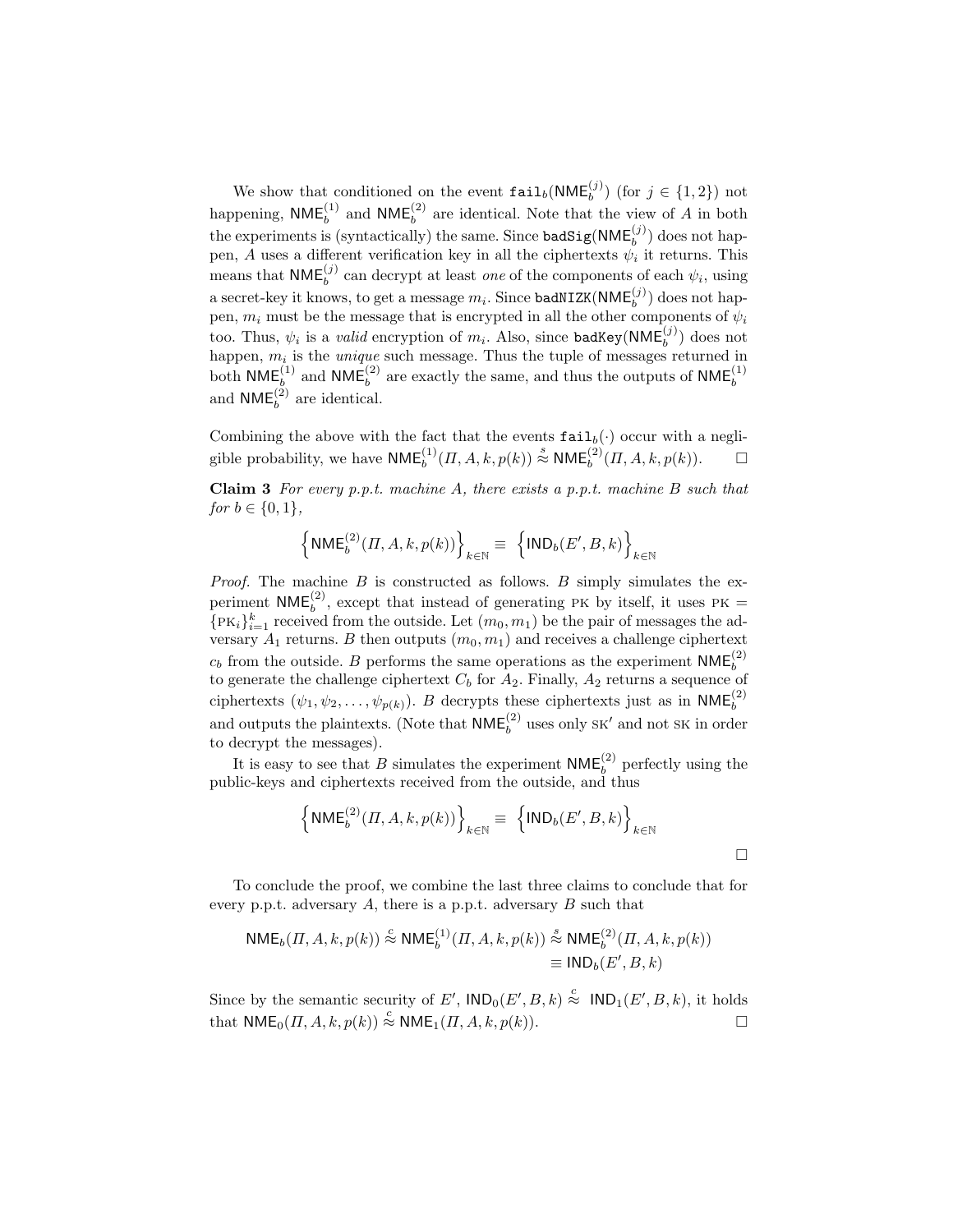Acknowledgments We thank Cynthia Dwork, Shafi Goldwasser, Yehuda Lindell, and Silvio Micali for delicious comments. We are especially grateful to Yehuda Lindell for his diligent help.

## References

| [AD97]                     | Miklós Ajtai and Cynthia Dwork. A public-key cryptosystem with worst-<br>case/average-case equivalence. In $STOC$ , pages 284-293, 1997. |
|----------------------------|------------------------------------------------------------------------------------------------------------------------------------------|
| [BDPR98]                   | M. Bellare, A. Desai, D. Pointcheval, and P. Rogaway. Relations among                                                                    |
|                            | notions of security for public-key encryption schemes. In CRYPTO, 1998.                                                                  |
| [Blu86]                    | Manuel Blum. How to prove a theorem so no one can claim it. In <i>Proc. of</i>                                                           |
|                            | The International Congress of Mathematicians, pages 1444–1451, 1986.                                                                     |
| [BS99]                     | Mihir Bellare and Amit Sahai. Non-malleable encryption: Equivalence                                                                      |
|                            | between two notions, and an indistinguishability-based characterization.                                                                 |
|                            | In CRYPTO, pages 519-536, 1999.                                                                                                          |
| [CD00]                     | Jan Camenisch and Ivan B. Damgård. Verifiable encryption, group en-                                                                      |
|                            | cryption, and their applications to group signatures and signature sharing                                                               |
|                            | schemes. In ASIACRYPT, pages 331-345, 2000.                                                                                              |
| [CDS94]                    | Ronald Cramer, Ivan Damgard, and Berry Schoenmakers. Proofs of partial                                                                   |
|                            | knowledge and simplified design of witness hiding protocols. In CRYPTO,                                                                  |
|                            | pages 174–187, 1994.                                                                                                                     |
| [CS98]                     | Ronald Cramer and Victor Shoup. A practical public key cryptosystem                                                                      |
|                            | provably secure against adaptive chosen ciphertext attack. In CRYPTO,                                                                    |
|                            | pages 13–25, 1998.                                                                                                                       |
| [CS02]                     | Ronald Cramer and Victor Shoup. Universal hash proofs and a paradigm                                                                     |
|                            | for adaptive chosen ciphertext secure public-key encryption. In EURO-                                                                    |
|                            | $CRYPT$ , pages 45–64, 2002.                                                                                                             |
| [DDN00]                    | Danny Dolev, Cynthia Dwork, and Moni Naor. Nonmalleable cryptogra-                                                                       |
|                            | phy. SIAM J. Comput., 30(2):391-437, 2000.                                                                                               |
| [Dwo99]                    | Cynthia Dwork. The non-malleability lectures. Course notes for Stanford                                                                  |
|                            | CS 359, 1999. http://theory.stanford.edu/ $\tilde{g}$ durf/cs359-s99/.                                                                   |
| [ES02]                     | Edith Elkind and Amit Sahai. A unified methodology for constructing                                                                      |
|                            | public-key encryption schemes secure against adaptive chosen-ciphertext                                                                  |
|                            | attack. ePrint Archive $2002/042$ , 2002.                                                                                                |
| [GL03]                     | Rosario Gennaro and Yehuda Lindell. A framework for password-based                                                                       |
|                            | authenticated key exchange. In EUROCRYPT, pages 524-543, 2003.                                                                           |
| [GM84]                     | Shafi Goldwasser and Silvio Micali. Probabilistic encryption. J. Comput.                                                                 |
|                            | <i>Syst. Sci.</i> , $28(2):270-299$ , 1984.                                                                                              |
| [Gol04]                    | Oded Goldreich. Foundations of Cryptography, Volume 2. Cambridge                                                                         |
|                            | University Press, 2004.                                                                                                                  |
| [KMO89]                    | Joe Kilian, Silvio Micali, and Rafail Ostrovsky. Minimum resource zero-                                                                  |
|                            | knowledge proofs. In FOCS, pages 474-479, 1989.                                                                                          |
| [Lam79]                    | Leslie Lamport. Constructing digital signatures from a one-way function.                                                                 |
|                            | Technical Report CSL-98, SRI International, October 1979.                                                                                |
| [Na091]                    | Naor. Bit commitment using pseudorandomness. J. of Cryptology, 4, 1991.                                                                  |
| [ $Na$ <sub>0</sub> $04$ ] | Moni Naor. A taxonomy of encryption scheme security. 2004.                                                                               |
| [PS05]                     | Rafael Pass and Abhi Shelat. Unconditional characterizations of non-                                                                     |
|                            | interactive zero-knowledge. In CRYPTO, pages 118-134, 2005.                                                                              |